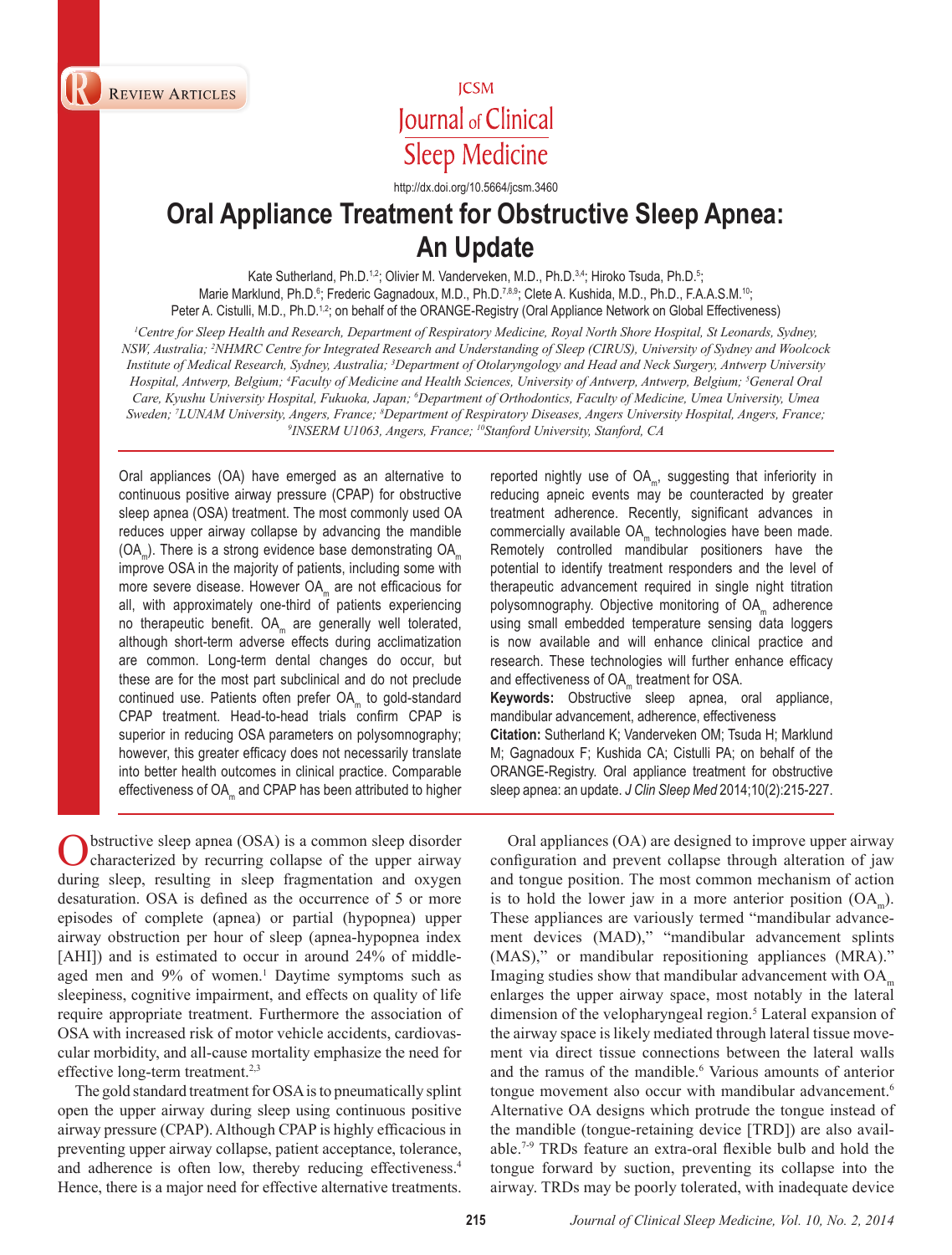#### K Sutherland, OM Vanderveken, H Tsuda et al

retention a potential issue reducing effectiveness.<sup>10</sup> TRD do not form part of the evidence base on which current recommendations for oral appliance treatment are made<sup>11</sup> and are not further discussed in this review. Current practice parameters of the American Academy of Sleep Medicine (AASM) indicate OA as a first-line therapy in patients with mild-to-moderate OSA and in more severe OSA patients who fail treatment attempts with CPAP therapy. $11$ 

Recent advances in technologies including remotely controlled mandibular advancement sleep studies and objective adherence monitoring capabilities<sup>12,13</sup> are likely to further enhance and support the effectiveness of  $OA<sub>m</sub>$  in treatment of OSA. In light of such recent advances, an international registry has been established to initiate a large prospective cohort to study OA<sub>m</sub> effectiveness and long-term treatment outcomes. The ORANGE-Registry (Oral Appliance Network on Global Effectiveness) is a partnership between centers with research interest and established expertise in OA<sub>m</sub> treatment. ORANGE comprises of a variety of specialists, including physicians, dentists and researchers from international centers including University of Sydney (Australia), University of Stanford and University of Pennsylvania (USA), Kaiser Permanente (CA-USA), Cambridge University (UK), Paris and Angers Hospital (France), Antwerp University (Belgium), Somnology Center and Kyushu University (Japan), University of British Columbia, University of Montreal and Laval University (Canada), Groennigen University (Netherlands), and Umea University (Sweden). This review was conducted within members of ORANGE to summarize the current evidence regarding efficacy and effectiveness of OA<sub>m</sub> for the treatment of OSA as well as to highlight recent technological developments.

# **Oral Appliance Designs and Definitions of Treatment Success**

There are numerous differences in the design features of commercially available  $OA<sub>m</sub>$ . Differences predominantly relate to the degree of customization to the patient's dentition and one-piece (monobloc) designs (no mouth opening) versus two-piece design (separate upper and lower plates). Two-piece appliances also vary in permissible lateral jaw movement and in the coupling mechanisms which attach the two plates together. Other variations include the range of degree of advancement, amount of vertical opening, fabrication material, and the amount of occlusal coverage.

Definitions of treatment success in reports of  $OA<sub>m</sub>$  efficacy also vary. Treatment success is predominantly defined by a reduction in AHI with or without requirement for symptomatic improvement. Treatment success in terms of AHI are variously expressed as a reduction in treatment AHI below a specified value, such as  $\leq$  5 (resolution of OSA) or  $\leq$  10 (very mild disease), or by a percentage reduction in AHI from baseline which is deemed to be clinically significant (typically 50% AHI reduction).

# **EFFICACY AND EFFECTIVENESS OF ORAL APPLIANCE TREATMENT FOR OSA**

There is now a large body of research that demonstrates efficacy of  $OA<sub>m</sub>$  in terms of reducing snoring and obstructive

breathing events as well as showing beneficial effects on associated health outcomes such as daytime sleepiness.

## **Oral Appliances Compared to Inactive Appliances**

Randomized controlled studies have established OA<sub>m</sub> efficacy by comparison to placebo or inactive appliance (does not provide mandibular advancement).14-20 Four parallel group randomized controlled trials have compared a monobloc appliance (75% of maximum mandibular advancement) to a control device over treatment periods from 2 weeks to 3 months. All studies found in favor of the active appliance in reduction in  $AHI<sup>14,15,17,20</sup>$  and arousal index,<sup>15</sup> and improving oxygen saturation.20 Three crossover studies of active and inactive (single dental plate) OA<sub>m</sub> also confirm OSA improvement specific to the mandibular advancement device,<sup>16,18,19</sup> with reductions in both NREM and REM AHI,<sup>21</sup> and improvement in arousal index, oxygen saturation, and REM sleep time. Reduced snoring was also found to be specifically related to the action of mandibular advancement both by objective measurement using a sound meter $16,19$  and by subjective bed partner assessment.<sup>15,18</sup> These inactive-device controlled studies confirm that  $OA<sub>m</sub>$  that jaw protrusion by  $OA<sub>m</sub>$  is the key mechanism by which treatment is delivered.

## **Effects of Oral Appliance Treatment on Health Outcomes**

Subjective daytime sleepiness, assessed by the Epworth Sleepiness Score (ESS), improves with OA<sub>m</sub> compared to inactive appliances in the majority of studies,  $14-20$  although a placebo effect on ESS has been reported.<sup>16,18</sup> Objectively measured sleepiness by the multiple sleep latency test (MSLT) was improved only with active  $OA<sub>m</sub>$ <sup>16</sup>

Three placebo-controlled  $O\ddot{A}_m$  studies have included health related quality of life questionnaires in assessment of  $OA<sub>m</sub>$ effectiveness. The Medical Outcome Survey Short Form 36 (SF-36) outcomes did not differ between  $OA<sub>m</sub>$  and inactive device in one study,<sup>15</sup> although the vitality domain improved in another.<sup>20</sup> A large effect of  $OA<sub>m</sub>$  therapy in improvements on The Functional Outcomes of Sleep Questionnaire (FOSQ) has been reported.<sup>15</sup> OA<sub>m</sub> treatment also improved assessment on the Profile of Mood States (POMS) questionnaire, Vigor-Activity and Fatigue-Inertia scales.<sup>21</sup>

No differences in neurocognitive function by assessment of attention/working memory, verbal memory, visuospatial, or executive functioning between control and active treatment were found in one crossover study.<sup>21</sup> However  $OA<sub>m</sub>$  treatment was associated with faster performance on tests of vigilance/ psychomotor speed, although improvement did not correspond to reduced daytime sleepiness or AHI.

Blood pressure outcomes are reported in two placebo device-controlled studies.14,22 A crossover study monitored 24-h ambulatory blood pressure after 4 weeks of  $OA<sub>m</sub>$  and inactive appliance wear in 61 patients and found a reduction in 24-h diastolic but not systolic blood pressure.22 Awake blood pressure was reduced on average by 3.3 mm Hg, although there was no effect on blood pressure measurements during sleep. A parallel group pilot study found a 1.8 mm Hg reduction in 24-h mean systolic blood pressure with  $OA<sub>m</sub>$  treatment compared to control, with a greater reduction of 2.6 mm Hg in subgroup analysis of hypertensive patients.14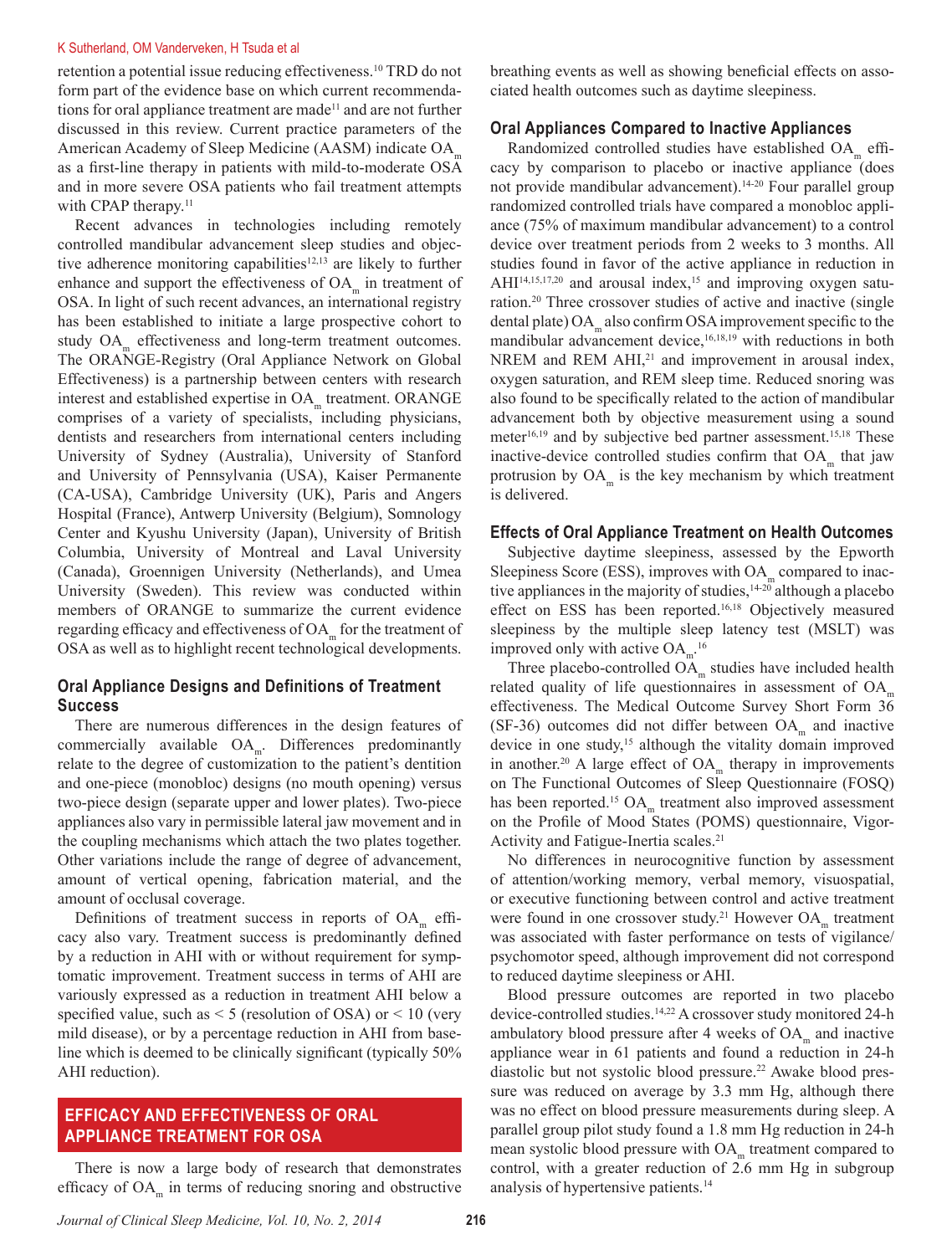# **INFLUENCE OF ORAL APPLIANCE DESIGN FEATURES**

### **Customization of Appliance**

OA<sub>m</sub> are generally customized devices fabricated from dental casts of a patient's dentition and bite registrations by a dentist, which is associated with expense and time. A lower cost alternative is a thermoplastic or "boil and bite" appliance. These devices are a thermoplastic polymer material, which becomes moldable when heated in boiling water. A patient bites into the softened material and advances the lower jaw to approximately 50% of maximum, and the device will set in this configuration with cooling. Direct comparison of the efficacy of thermoplastic and customized  $OA<sub>m</sub>$  devices in a crossover study of 35 patients over 4 months of each device found post-treatment AHI was reduced only with the custom-made  $OA<sub>m</sub>$ <sup>23</sup>. The thermoplastic device also showed a much lower rate of treatment success (60% vs. 31%). Lower adherence to the thermoplastic appliance was also evident, attributable to insufficient retention of the appliance during sleep. The overwhelming majority of patients (82%) preferred the customized  $OA<sub>m</sub>$  at the end of the study. Hence customization to a patient's dentition is a key component of treatment success.

#### **Degree of Mandibular Advancement**

Generally the greater the level of advancement, the better the treatment effect, although this must be balanced against potential increase in side effects. A study of 3 levels of advancement (2, 4, and 6 mm) found dose dependence in improvement of overnight oximetry (25%, 48%, and 65% of patients showing improvement  $\lceil$  > 50% $\rceil$  in desaturation, respectively).24 Assessment of pharyngeal collapsibility during mandibular advancement has also shown a dosedependent effect in improvement of upper airway closing pressures.24 In a study of mild-to-moderate OSA patients randomized to either 50% or 75% of maximum advancement, there was no difference between these levels in treatment AHI or proportion of patients successfully treated (79% vs. 73%).25 However in severe OSA, more patients achieved treatment success with 75% compared to 50% maximum advancement  $(52\% \text{ vs. } 31\%)$ ,<sup>26</sup> suggesting maximizing advancement may be more important in severe disease. A dose-dependent effect of mandibular advancement was demonstrated using 4 randomized levels of advancement (0%, 25%, 50%, and 75% maximum), with the efficacy of 50% to 75% advancement greater than 25%, and 25% greater than 0%.<sup>27</sup> However above 50% of maximum advancement there was an associated increase in reported side effects. A titration approach to determine optimal level of advancement with gradual increments over time is thought to optimize treatment outcome.<sup>28</sup> Titration can be guided by a combination of both subjective symptomatic improvement and objective monitoring by overnight oximetry to find the optimally effective advancement level.28 A newly available remotely controlled mandibular titration device<sup>13</sup> provides an objective mechanism by which to determine the maximal therapeutic level of mandibular protrusion during sleep. The target treatment protrusion identified by this method of sleep titration was found to result in

effective treatment in 87% of patients predicted to be successfully treated  $OA_m$  in an initial study. Identification of therapeutic protrusion level by this method may help reduce side effects produced by further unnecessary titration. Optimizing mandibular advancement in individual patients is important for successful treatment, although no standardized titration procedure currently exists.29 In the clinical setting, a followup sleep study to objectively verify satisfactory treatment is often not conducted; this is an area by which to improve clinical outcomes.

#### **Degree of Vertical Opening**

Opening of the bite occurs during  $OA<sub>m</sub>$  treatment as all appliances have a given thickness causing vertical jaw displacement. A crossover trial compared 2 levels of vertical opening (4 mm and 14 mm, equivalent advancement), found no detrimental impact on AHI, although patient preference was in favor of the smaller degree of mouth opening.<sup>30</sup> However, increased vertical mouth opening has an adverse effect on upper airway patency in the majority of OSA patients.<sup>31</sup> Therefore amount of bite opening should be minimized to improve patient tolerance and increase the beneficial effect on upper airway dimensions.

# **COMPARISONS OF DIFFERENT CUSTOMIZED APPLIANCES**

Differences in reported  $OA<sub>m</sub>$  treatment efficacy potentially relate to different design features. There are a relatively limited number of trials which compare customized appliance designs for efficacy. However existing studies suggest different  $OA<sub>m</sub>$ designs are similarly effective in treating OSA. Two-piece appliances are thought to improve comfort and wearability as lateral movement and jaw opening is possible, however monobloc appliances can be cheaper and easier to manufacture. A comparison of a monobloc and 2-piece  $OA<sub>m</sub>$  found no difference in AHI reduction, improved sleepiness, or reported side effects, although patient preference in this study favored the monobloc appliance.<sup>32</sup> A recent retrospective analysis of 805 patients using either an adjustable  $OA<sub>m</sub>$  (n = 602) or a fixed device  $(n = 203)$  found a higher treatment response rate for the adjustable device (56.8% *vs.* 47.0%).33 A comparison of 2 adjustable OAs with different retention mechanisms (one with occlusal coverage and firm dental retention, the other more passive retention with a looser attachment to the dental arches) found no differences in subjective symptoms, but the passive appliance resulted in greater reduction in treatment AHI, although the difference is unlikely clinically significant.34 Two crossover studies have compared 2-piece adjustable appliances with different advancement mechanisms and found similar improvements in AHI, symptomatic improvements, and side effects.35,36

New variations in customized  $OA<sub>m</sub>$  designs may enhance effectiveness in the future. A recent cohort study tested the addition of tongue protrusion, via an anterior tongue bulb on an OA<sub>m</sub> device and showed greater AHI reduction compared to mandibular advancement alone.<sup>37</sup> Simultaneous advancement of both the tongue and mandible, for example, may prove to increase therapeutic effect.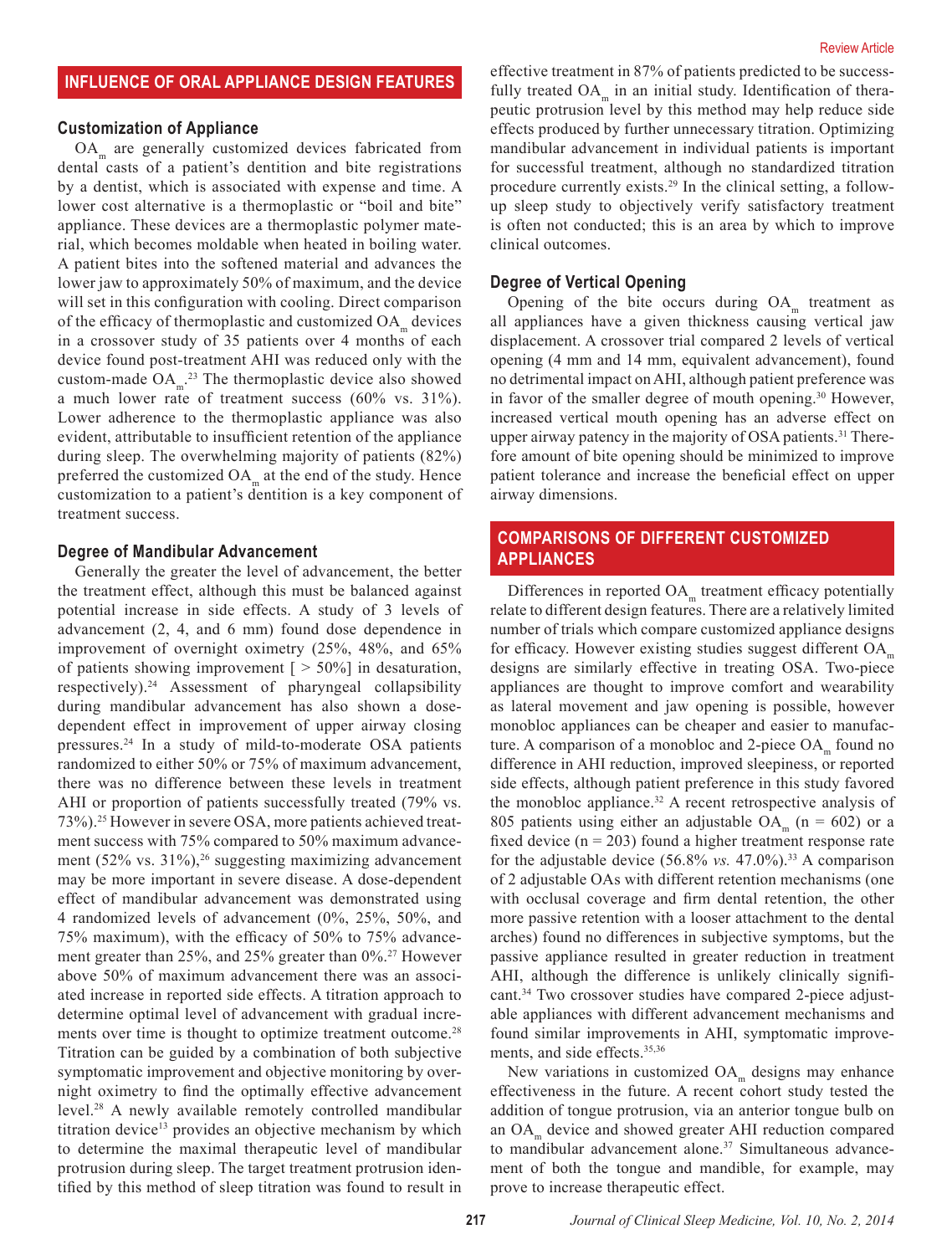# **SIDE EFFECTS OF ORAL APPLIANCE TREATMENT**

In initial acclimatization to  $OA<sub>m</sub>$  therapy, adverse side effects are commonly experienced. Adverse effects primarily include excessive salivation, mouth dryness, tooth pain, gum irritation, headaches, and temporomandibular joint discomfort. Reported frequencies of side effects vary greatly,<sup>38</sup> potentially related to differences in device design. However adverse symptoms are usually transient, lasting around 2 months.<sup>39</sup> Temporomandibular disorder symptoms of pain and impairment in the initial treatment period tend to decrease over time and resolve after 6 to 12 months in the majority of patients. $39,40$ Long-term persistence of side effects such as mouth dryness and tooth or jaw discomfort may lead to discontinuation of treatment.<sup>41</sup>

Assessment of dental changes with  $OA<sub>m</sub>$  primarily relate to decreases in overbite and overjet,<sup>42-47</sup> retroclination of the upper incisor and proclination of the lower incisors,43,46 changes in anterior-posterior occlusion, and reduction in the number of occlusal contacts.42,45,46 Overbite and overjet changes are evident 6 months after initiation of treatment.<sup>46</sup> Duration of  $OA<sub>m</sub>$  use is reported to correlate with dental changes such as decreased overbite,<sup>48</sup> suggesting progressive changes to the dentition over time. However generally occlusal changes are negligible and in over half of patients actually represent an improvement on baseline occlusion.42 The initial type of bite, degree of mandibular advancement, adherence, and oral health will influence the amount of bite changes and discomfort produced during longer term treatment. Skeletal changes relating to prolonged OA<sub>m</sub> use on lateral cephalometry, primarily report an increase in lower face height and a downward rotation of the mandible.<sup>44,46,48</sup> Skeletal changes are probably a result of the changes in dentition that occur with wear of the  $OA<sub>m</sub>$ . Many patients are unaware of any changes in their bite and the majority of patients concur that positive effects of OSA treatment far outweigh any adverse effects related to dental changes.

## **LONG-TERM EFFECTIVENESS AND ADHERENCE**

Overall long-term efficacy of  $OA<sub>m</sub>$  treatment is fairly good. Repeat sleep studies show stability of AHI from 1 to 4 years after OA<sub>m</sub> implementation in treatment responders.<sup>25,49-52</sup> Treatment AHI also has demonstrated stability between 6 monthly sleep studies.<sup>25,49</sup> In one study,  $OA<sub>m</sub>$  treatment response was maintained despite an increase in BMI over time.<sup>50</sup> Improvements in health related quality of life and sleepiness symptoms are also sustained at long-term follow-up, and continued improvement over time is noted.49,50 Diastolic and systolic blood pressure measurements are reduced after 2.5 to 4.5 years of OA<sub>m</sub> treatment.<sup>50</sup> Although OA<sub>m</sub> treatment appears to remain efficacious, usage may drop off somewhat over time. Seventy-six percent of patients report using their  $OA<sub>m</sub>$  after one year<sup>53</sup> and 62% of patients after 4 years.<sup>52</sup> In patients who continue to use their device at 5 years, self-reported adherence is good, with over 90% of patients reporting usage rates  $> 4$ nights per week for more than half the night.<sup>41</sup> Despite demonstrated long-term efficacy, the durability of different  $OA<sub>m</sub>$ devices and the potential need for continuous adjustment over

time has not been systematically evaluated. Currently there is little knowledge of how often to follow-up patients on  $OA<sub>m</sub>$ treatment for device adjustment. More information about these aspects of  $OA<sub>m</sub>$  therapy could help improve long-term effectiveness and adherence.

# **EFFICACY AND EFFECTIVENESS OF ORAL APPLIANCES COMPARED TO OTHER TREATMENTS**

#### **Oral Appliances Compared to CPAP**

To our knowledge there are currently 11 published randomized controlled trials which compare efficacy of  $OA<sub>m</sub>$  treatment with CPAP with polysomnographic outcomes (8 crossover trials, 3 parallel group trials) and variously evaluate aspects of clinical effectiveness with subjective and objective health outcome measures. Most studies have been limited to patients with mild-moderate OSA, although some did not include an upper AHI limit or allowed inclusion of patients with an AHI  $\leq 60$ .<sup>54-56</sup> The most recent study specifically enriched the sample with moderate-severe patients.<sup>57</sup> Details of these studies are summarized in **Table 1**.

### **Polysomnographic Indices**

General consensus from all trials to date is that both CPAP and OA improve sleep disordered breathing assessed in overnight sleep studies. However CPAP does so to a greater extent than  $OA<sub>m</sub>$ , with a higher percentage of patients experiencing complete resolution of OSA.

#### *Apnea Hypopnea Index*

AHI improves on both CPAP and  $OA<sub>m</sub>$  treatment; however, AHI is reduced to a greater extent with CPAP.<sup>54-62</sup> Differences in the proportion of patients achieving treatment success (variously defined) are also in favor of CPAP. Studies which report a complete response to treatment  $(AHI < 5/h)$  indicate that nearly double the number of patients are successfully treated on CPAP compared to OA<sub>m</sub> (e.g., 34% CPAP vs. 19% OA,<sup>54</sup> 73% vs. 43%,<sup>55</sup> 75% vs. 40%<sup>57</sup>). With success defined as a posttreatment AHI  $<$  10 events/h, success rates for OA<sub>m</sub> are in the range of 30% to 85% and 62% to 100% for CPAP.27,54,55,59,60 In one crossover study including a placebo tablet treatment arm, 65% of patients achieved their best response with CPAP, 25% with OA<sub>m</sub>, and 10% with placebo.<sup>58</sup>

#### *Oxygen Saturation*

Only one parallel trial has found an equal improvement in minimum arterial oxygen saturation with CPAP and OA<sub>m</sub> treatment.<sup>61</sup> All other studies report only CPAP improves minimum oxygen saturation.57-60,62 In other oxygen measures, oxygen desaturation index (ODI) remains higher and mean oxygen saturation lower on  $OA_m$  treatment compared to CPAP.<sup>55,57</sup> CPAP treatment therefore appears to be superior in alleviating oxygen desaturation.

#### *Arousal Index*

Two studies have reported no difference between CPAP and OA<sub>m</sub> treatment in improving arousal Index.<sup>27,63</sup> Neither treatment was found to decrease the number of awakenings compared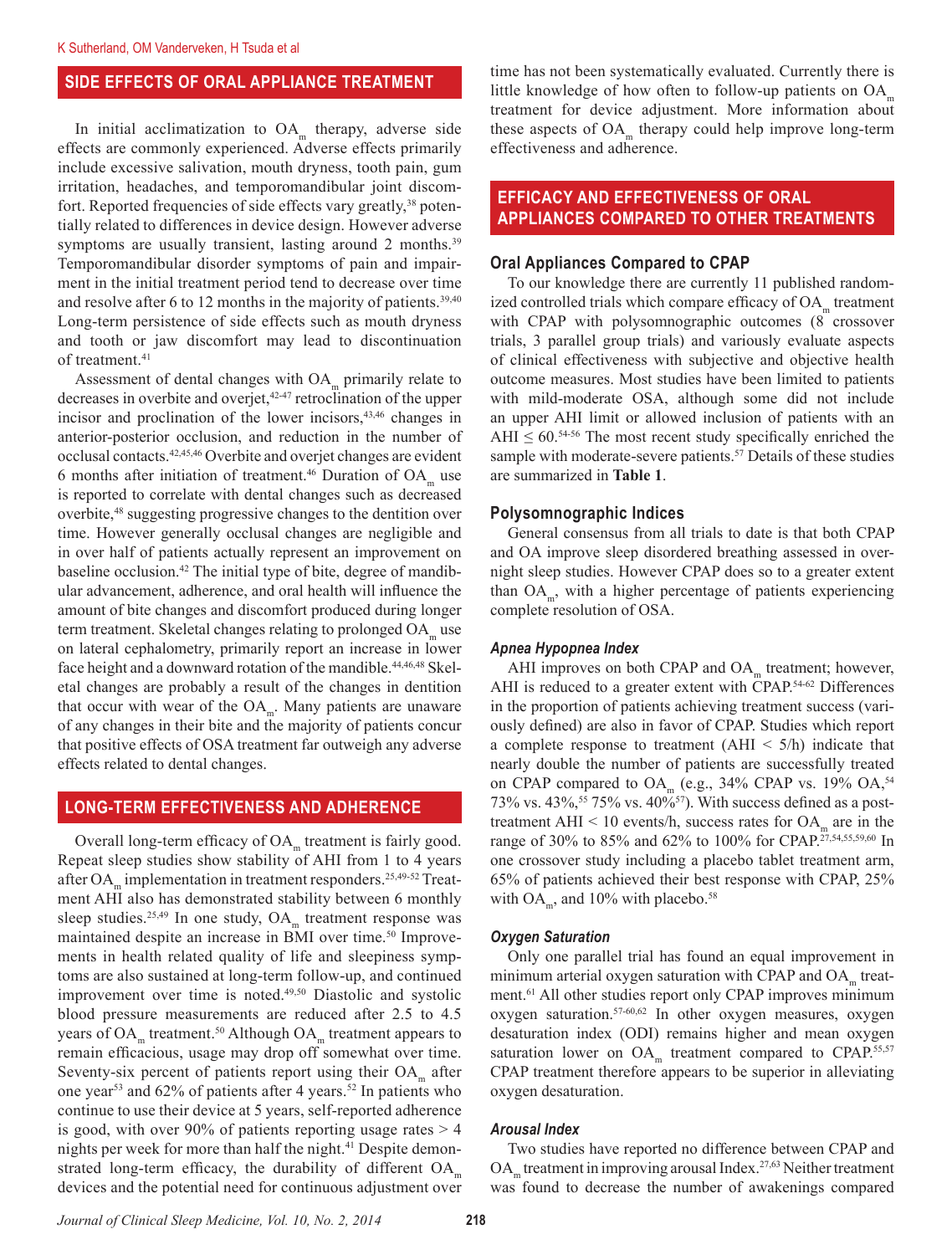| Table 1—Oral appliances versus CPAP treatment: results from randomized controlled trials |  |  |  |  |
|------------------------------------------------------------------------------------------|--|--|--|--|
|------------------------------------------------------------------------------------------|--|--|--|--|

|                                |                                             | <b>Subjects</b>                      |                                                                      |                                                                                                                                                      | <b>Treatment</b>                                                          |                                                                       | <b>Treatment AHI</b>       |                        | OA vs. CPAP                        |                   |                               |
|--------------------------------|---------------------------------------------|--------------------------------------|----------------------------------------------------------------------|------------------------------------------------------------------------------------------------------------------------------------------------------|---------------------------------------------------------------------------|-----------------------------------------------------------------------|----------------------------|------------------------|------------------------------------|-------------------|-------------------------------|
| Study                          | Design                                      | $n$ (% male)<br>[withdrawals]        | Inclusion                                                            | Oral appliance                                                                                                                                       | [washout]<br>duration                                                     | <b>Baseline</b><br>AHI                                                | <b>CPAP</b>                | OA                     | AHI                                | ESS               | Patient<br>preference         |
| Aarab 2010 <sup>27</sup>       | parallel<br>(placebo<br>group<br>included)  | 57 (74%)<br>(20 OA/18 CPAP)<br>$[7]$ | AHI 5-45 +<br>$ESS \geq 10$                                          | Customized, Two-piece,<br>set 25, 50, or 75%<br>advancement depending<br>on sleep study results at<br>each level                                     | 24 weeks                                                                  | CPAP:<br>$20.9 \pm 9.8$<br>OA:<br>$22.1 \pm 10.8$                     | $1.4 \pm 13.1$             | $5.8 \pm 14.9$         | $\leftrightarrow$<br>$(p = 0.092)$ | $\leftrightarrow$ | $N/A -$<br>parallel<br>groups |
| <b>Barnes</b><br>200458        | crossover<br>(placebo<br>group<br>included) | 80 (79%)<br>[24]                     | AHI 5-30                                                             | Customized, 4 week<br>titration to maximum<br>comfortable advancement                                                                                | 3x12 weeks<br>[2 weeks]                                                   | $21.5 \pm 1.6$ <sup>^</sup>                                           | $4.8 \pm 0.5$ <sup>*</sup> | $14.0 \pm 1.1^{\circ}$ | CPAP                               | $\leftrightarrow$ | CPAP                          |
| Engleman<br>2002 <sup>54</sup> | crossover                                   | 48 (75%)<br>$\lceil 3 \rceil$        | $AHI \geq 5/h$<br>$+ \geq 2$ symptoms<br>(including<br>$ESS \geq 8$  | Customized, one-piece,<br>80% maximal protrusion,<br>two deigns a) complete<br>occlusal coverage or b)<br>no occlusal coverage,<br>assigned randomly | 2x8 weeks<br>[not<br>reported]                                            | $31 \pm 26$                                                           | $8 \pm 6$                  | $15 + 16$              | CPAP                               | CPAP              | $\leftrightarrow$             |
| Ferguson<br>199660             | crossover                                   | 25 (89%)<br>[2]                      | AHI 15-50 +<br>OSA symptoms                                          | Snore-Guard (Hays &<br>Meade Inc), maximum<br>comfortable advancement                                                                                | 2x16 weeks<br>[2 weeks]                                                   | $24.5 \pm 8.8$                                                        | $3.6 \pm 1.7$              | $9.7 \pm 7.3$          | CPAP                               | N/A               | <b>OA</b>                     |
| Ferguson<br>199759             | crossover                                   | 20 (95%)<br>$[4]$                    | AHI 15-55 +<br>OSA symptoms                                          | Customized, two-piece<br>appliance, titration<br>starting at 70% maximum<br>advancement over 3<br>months                                             | 2x16 weeks<br>[2 weeks]                                                   | $26.8 \pm 11.9$                                                       | $4.0 \pm 2.2$              | $14.2 \pm 14.7$        | CPAP                               | $\leftrightarrow$ | <b>OA</b>                     |
| Gagnadoux<br>200955            | crossover                                   | 59 (78%)<br>$[3]$                    | AHI 10-60<br>$+ \geq 2$ symptoms,<br>BMI $\geq$ 35 kg/m <sup>2</sup> | AMC (Artech Medical),<br>two-piece, advancement<br>determined by single-<br>night titration                                                          | 2x8 weeks.<br>[1 week]                                                    | $34 \pm 13$                                                           | $2(1-8)$ #                 | $6(3-14)$ #            | CPAP                               | $\leftrightarrow$ | <b>OA</b>                     |
| Hoekema<br>200856              | parallel                                    | 103<br>(51 OA/52 CPAP)<br>$[4]$      | AHI $\ge$ 5                                                          | Thornton Adjustable<br>Positioner type 1,<br>titratable                                                                                              | 8-12 weeks                                                                | CPAP:<br>$40.3 \pm 27.6$<br>OA:<br>$39.4 \pm 30.8$                    | $2.4 \pm 4.2$              | $7.8 \pm 14.4$         | CPAP                               | $\leftrightarrow$ | $N/A -$<br>parallel<br>groups |
| Lam 2007 <sup>61</sup>         | parallel<br>(placebo<br>group<br>included)  | 101 (79%)<br>(34 OA/34 CPAP)<br>[10] | $AHI \ge 5-40 +$<br>$ESS > 9$ if AHI<br>$5 - 20$                     | Customized, non-<br>adjustable, set to<br>maximum comfortable<br>advancement                                                                         | 10 weeks<br>(83%<br>referred for<br>concurrent<br>weight loss<br>program) | CPAP:<br>$23.8 \pm 1.9$ <sup>^</sup><br>OA:<br>$20.9 \pm 1.7^{\circ}$ | $2.8 \pm 1.1$ <sup>^</sup> | $10.6 \pm 1.7^{\circ}$ | CPAP                               | CPAP              | $N/A -$<br>parallel<br>groups |
| Phillips<br>201357             | crossover                                   | 108 (81%)<br>[18]                    | AHI $\ge$ 10 + $\ge$ 2<br>symptoms                                   | Customized, two-piece<br>appliance (SomnoMed),<br>titrated to maximum<br>comfortable limit in<br>acclimatization period<br>before study              | 2x4 weeks<br>[2 weeks]                                                    | $25.6 \pm 12.3$                                                       | $4.5 \pm 6.6$              | $11.1 \pm 12.1$        | CPAP                               | $\leftrightarrow$ | 0A                            |
| Randerath<br>200262            | crossover                                   | 20 (80%)                             | AHI 5-30 +<br>OSA symptoms                                           | IST; Hinz; Herne,<br>Germany, two piece,<br>non-titratable, set to<br>two-thirds of maximum<br>advancement                                           | 2x6 weeks<br>[not<br>reported]                                            | $17.5 \pm 7.7$                                                        | $3.2 \pm 2.9$              | $13.8 \pm 11.1$        | CPAP                               | N/A               | N/A                           |
| Tan 2002 <sup>63</sup>         | crossover                                   | 21 (83%)<br>$[3]$                    | AHI 5-50                                                             | One-piece, 75%<br>maximum advancement<br>and Silensor (Erkodent<br>Gmbh) two-piece,<br>titratable                                                    | 2x8 weeks,<br>[2 weeks]                                                   | $22.2 \pm 9.6$                                                        | $3.1 \pm 2.8$              | $8.0 \pm 10.9$         | $\leftrightarrow$                  | $\leftrightarrow$ | N/A                           |

→, equivalent between treatments; AHI, apnea-hypopnea index; N/A, not applicable, not measured in study. Data presented as mean ± SD, unless denoted ^(mean ± SEM) or #(median [interquartile range]).

to baseline in 2 crossover trials.<sup>59,60</sup> A greater effect of CPAP in reducing arousal index has been reported in others. $57,58,61,62$ Recent meta-analyses of these randomized trials found CPAP to be superior in reducing arousals from sleep.

## **Health Outcomes**

Health outcome measures have been included in most comparisons of OA<sub>m</sub> and CPAP treatment. Although CPAP is superior in reducing polysomnographic variables, the findings of subjective and objective health outcomes are not in favor of CPAP with improvements generally equivalent between treatments.

#### *Daytime Sleepiness*

All trials reporting Epworth Sleepiness Score (ESS) show improvement after both OA<sub>m</sub> and CPAP. Two studies found a greater reduction in ESS after CPAP treatment by up to 4 points.54,61 However the majority demonstrate no difference between OA<sub>m</sub> and CPAP treatments in reduction of subjective sleepiness.<sup>27,55-59,61</sup> Recent meta-analyses have found no difference in ESS reduction between these treatments.<sup>64-66</sup>

No differences in objectively measured daytime sleepiness have been reported in three crossover trials of CPAP and  $OA<sub>m</sub>$ . One study found no difference between  $OA<sub>m</sub>$  and CPAP in increased sleep onset latency during the maintenance of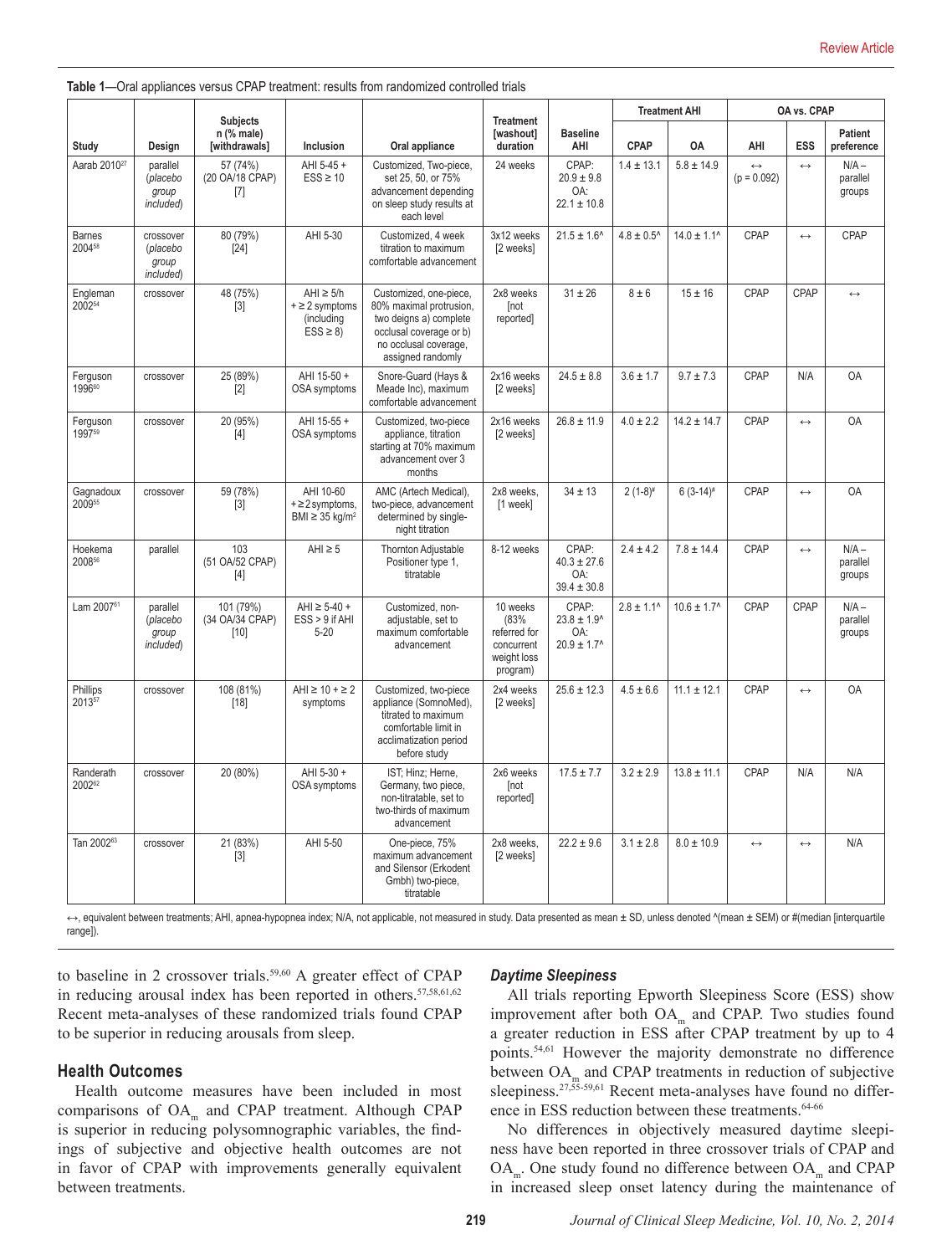#### K Sutherland, OM Vanderveken, H Tsuda et al

wakefulness test (MWT).<sup>54</sup> Another study found no improvement with either CPAP or  $OA<sub>m</sub>$  on the MWT, although patients were not particularly sleepy at baseline.<sup>58</sup> Equal improvement in performance on the Oxford sleep resistance (OSLER) test was found after 2 months of treatment.<sup>55</sup>

#### *Quality of Life*

Health related quality of life outcomes, assessed by questionnaire, are relatively mixed in favoring either CPAP or  $OA<sub>m</sub>$ treatment. Of 6 studies incorporating the SF-36, 2 report no difference in SF-36 scores.<sup>27,56</sup> Three report in favor of CPAP, one showing better scores on health transition and mental (but not physical) component scores,<sup>54</sup> and another an improvement in 6 domains (excluding social functioning and mental health) compared to 3 domains (general health perceptions, vitality, and emotional) with  $OA<sub>m</sub>$ <sup>61</sup>. The third study found only CPAP showed improvement compared to placebo treatment, although both treatment scores improved from baseline.<sup>58</sup> Most recently OA<sub>m</sub> were reported to perform better than CPAP in 4 of 8 domains (bodily pain, vitality, social function, mental health) and the overall mental component score.<sup>57</sup>  $OA<sub>m</sub>$  treatment also improved more domains on the Nottingham Health Profile (NHP) with 4 of 6 domains (physical mobility, pain, emotional reaction, and sleep) compared to 2 (emotional reaction and energy) on CPAP.<sup>55</sup> In this crossover study there was a treatment-by-period effect for emotional reaction and subjective sleep quality with  $OA<sub>m</sub>$  rating higher than CPAP when experienced as a second treatment but no difference between CPAP and  $OA<sub>m</sub>$  as first treatments. A validated general health questionnaire administered to both OSA patients and their bed partners identified no differences between treatments by either self- or partner-assessment.<sup>63</sup> The Functional Outcomes of Sleep Questionnaire (FOSQ) did not differ between CPAP and OA<sub>m</sub> treatment in 3 studies,<sup>56-58</sup> although CPAP was superior in another.<sup>54</sup> The Sleep Apnea Quality of Life Index (SAQLI) did not differ between CPAP and OA treated patients.<sup>61</sup> There have also been no reported differences between treatments in effects on anxiety and depression (Hospital Anxiety and Depression Score).54,56

#### *Cognitive Performance*

There was no difference in performance after CPAP and  $OA<sub>m</sub>$ treatment in one administered cognitive battery (Performance IQ decrement score, Trails Making Test B, SteerClear Performance test, Paced Auditory Serial Addition Task [PASAT]).<sup>54</sup> Another assessment with the Trails Making Test found Test A improved equally with both treatments but Test B only improved following CPAP treatment.<sup>55</sup> A placebo-controlled study did not find any post-treatment improvement in a large number of cognitive tests (digit span backward, Trails Making B, Digit symbol substitution task, controlled word association task, Stroop color association test) although lapses on the psychomotor vigilance task were reduced after CPAP but not OA<sub>m</sub> treatment.<sup>58</sup> No posttreatment differences were detected between CPAP and OA<sub>m</sub> in performance on the Aus-Ed driving simulator.<sup>57</sup>

### *Blood Pressure Outcomes*

Blood pressure monitoring in a limited number of trials suggest no overt differences between CPAP and OA<sub>m</sub> treatment

in short-term control of blood pressure. A parallel group study showed equivalent reduction in morning diastolic blood pressure between  $OA<sub>m</sub>$  and CPAP treatment after 10 weeks.<sup>61</sup> Two crossover trials also report no difference between  $OA<sub>m</sub>$  and CPAP treatment on blood pressure outcomes, although there was no reduction in blood pressure from baseline on either treatment.57,58 However subgroup analysis of hypertensive patients have shown equivalent improvement in 24-h blood pressure between  $OA<sub>m</sub>$  and CPAP treatment.<sup>57</sup>

#### *Endothelial Function*

Endothelial dysfunction is recognized as a key early event which precedes or accelerates the development of atherosclerosis and may be predictive of future cardiovascular events.<sup>67,68</sup> Endothelial dysfunction has been proposed as a potential mechanism in the pathogenesis of cardiovascular complications of OSA.69 A small randomized crossover trial involving 12 OSA patients demonstrated an equivalent increase in acetylcholineinduced vasodilation between 2 months of  $OA<sub>m</sub>$  and CPAP, with degree of improvement correlating with decrease in nocturnal oxygen desaturations.70

#### *Cardiovascular Morbidity*

Observational and randomized controlled trials have demonstrated beneficial impact of regular CPAP use on cardiovascular and metabolic outcomes in OSA.71,72 Although there are currently no randomized trials comparing cardiovascular morbidity between CPAP and  $OA<sub>m</sub>$  treatment, a recent nonconcurrent cohort study monitored cardiovascular mortality in severe OSA patients on either CPAP or  $OA<sub>m</sub>$  treatment.<sup>73</sup> The study followed 208 control subjects (AHI  $\le$  5) and 570 severe OSA patients (177 CPAP treated, 72 OA<sub>m</sub> treated, and 212 untreated) for a median time of 6.6 years. The cardiovascular mortality rate was highest in the untreated OSA group and significantly lower in both treatment groups. There was no difference between CPAP and  $OA<sub>m</sub>$  in incidence of fatal cardiovascular events, despite a higher residual AHI in the OA<sub>m</sub>-treated patients. There is a clear need for additional observational and randomized studies comparing the effect of  $OA<sub>m</sub>$ and CPAP treatments on cardiometabolic outcomes and surrogate markers of cardiovascular risk.

## **Treatment Usage and Patient Preference**

Comparisons of treatment usage predominantly rely on self-reported adherence data. There was no difference in selfreported usage found between  $OA<sub>m</sub>$  and CPAP either in the number of nights of treatment use per week or hours per night in 3 studies.27,54,56,59,60 Other studies report greater adherence to  $OA<sub>m</sub>$ , with 1.1 nights/week and 1.9 h/night more treatment time in patient diaries compared to objective CPAP usage data download.58 Furthermore, based on definition of 4 h/night for effective treatment, 43% of patients on CPAP and 76% of patients on OA<sub>m</sub> show good adherence. Greater adherence has been reported for  $OA<sub>m</sub>$  compared to self-reported CPAP usage. However, it is known that self-reported CPAP adherence significantly overestimates nightly and weekly usage compared to objective monitoring data.55,57

Overall there is preference for  $OA<sub>m</sub>$  over CPAP treatment but with much variation. Four of 6 crossover trials asking for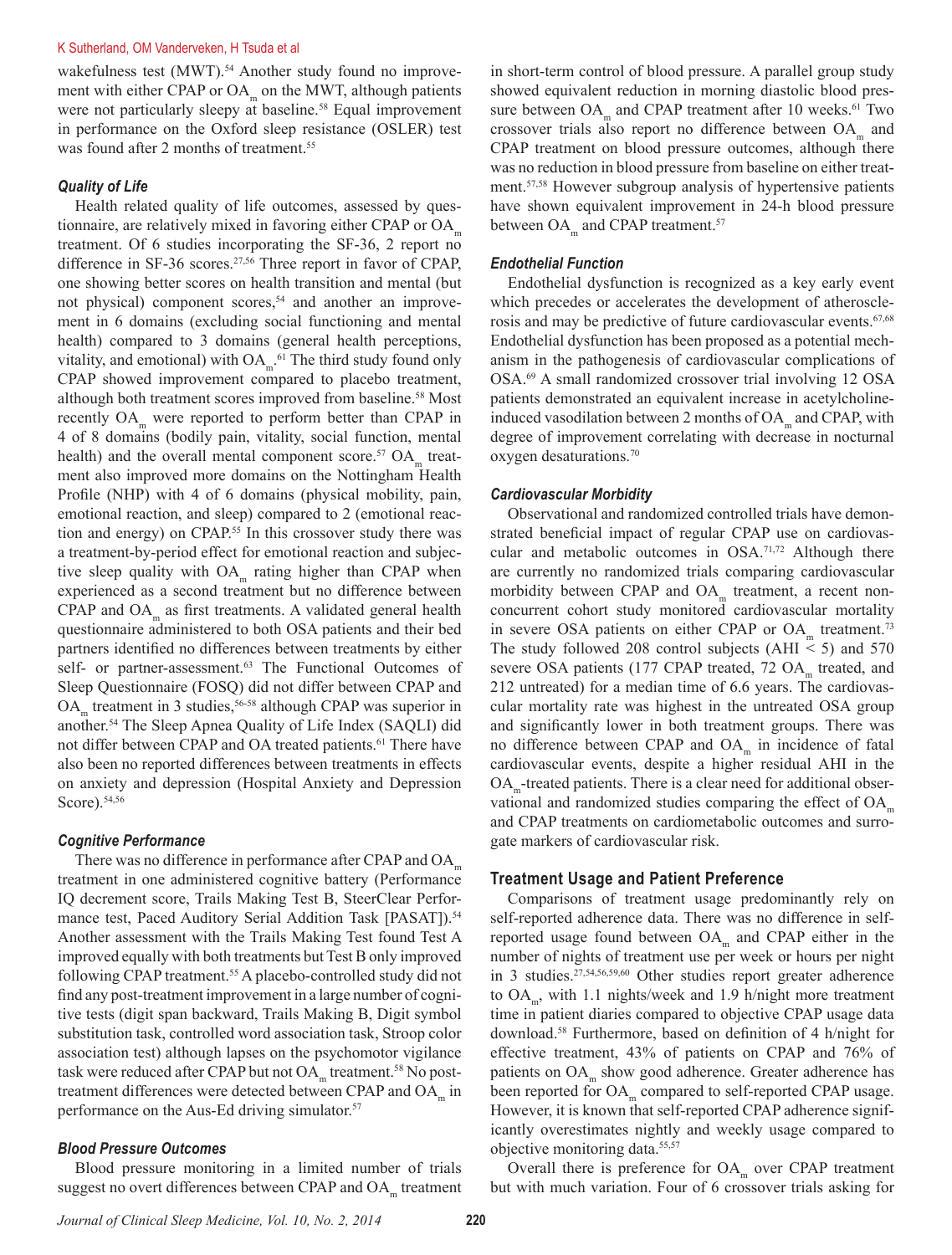patient treatment preference at the end of the trial, found in favor of  $OA<sub>m</sub>$ <sup>55,57,59,60</sup> In another study, preference lay in favor of CPAP (44% vs. 30% preferring  $OA<sub>m</sub>$ )<sup>58</sup>; in another preference was equally distributed between CPAP and OA.<sup>54</sup> In the former study,  $OA<sub>m</sub>$  preference was associated with lower levels of obesity and less symptoms, including sleepiness. A recent qualitative analysis of patient treatment preference and experience of  $OA<sub>m</sub>$  and CPAP treatments has been conducted using focus groups of OSA patients on either form of treatment.<sup>74</sup> CPAP and OA users described a similar amount of side effects, although the side effect profile differed between devices. The factors most frequently mentioned that influenced choice of treatment were effectiveness, transportability, embarrassment, cost, bed partner preference, access to power supply or hot water, convenience, and impact on bite. Patient choice of treatment may be influenced by an individual's personality, lifestyle, perceived stigma, and financial status, although patients reported effectiveness of the treatment as paramount in their decision.<sup>74</sup>

## **Combined Oral Appliance and CPAP Therapy**

Although  $OA<sub>m</sub>$  and CPAP have been considered as alternative treatment pathways, there is scope for a patient to alternate between them as needed in situations such as travel when CPAP may be inconvenient. Additionally there are some recent lines of evidence suggesting combining the 2 treatment modalities simultaneously may be of additional benefit. The effect of  $OA<sub>m</sub>$  in opening the upper airway has been explored as a means to reduce CPAP pressure, as high pressure requirement can lead to intolerance and reduced adherence in some patients. A pilot study of 10 patients partially treated by  $OA<sub>m</sub>$ but who failed CPAP due to intolerance to prescribed pressure, found auto-titration of CPAP pressure while wearing an  $OA<sub>m</sub>$  reduced average pressure requirement from 9.4 to 7.3.<sup>75</sup> A physiological study of upper airway mechanics at various CPAP pressures delivered under conditions of (1) oronasal mask, (2) nasal mask and combined  $OA<sub>m</sub>$ , and (3) nasal mask showed that velopharyngeal resistance was reduced in the  $OA_{m}/$ nasal mask condition compared to CPAP alone.<sup>76</sup> OA<sub>m</sub> may prove to be a useful adjunct to CPAP therapy in reducing pressure requirements and preventing issues of mouth opening, leaks and chin retrusion which variously result from different CPAP masks.

#### **Oral Appliances Compared to Surgery**

There is currently only one prospective randomized trial of  $OA<sub>m</sub>$  compared to surgical treatment for OSA.<sup>77</sup> The surgical procedure used in this study was uvulopalatopharyngoplasty (UPPP), which involves removal of upper airway soft tissues including the uvula, soft palate, tonsils, and adenoids. Ninetyfive mild-moderate (apnea index  $> 5$  and  $< 25$  events/h) OSA male patients were randomized to receive either UPPP or  $OA<sub>m</sub>$ treatment set to 50% of the patient's maximum level of mandibular advancement. Both treatments significantly reduced sleep disordered breathing events on polysomnography at 6 and 12 months, although at 12 months the  $OA<sub>m</sub>$  group showed a greater reduction in AHI. Complete treatment response (AHI  $\geq 10$ events/h) also occurred in a greater proportion of patients using OAm compared to the UPPP group (78% *vs*. 51%). At 4-year follow-up, AHI remained lower in the  $OA<sub>m</sub>$  group, with a

complete response sustained in 63% compared to 33% of the UPPP treated group. $52$ 

In terms of symptoms, both surgical and  $OA<sub>m</sub>$  treatment reduced subjective daytime sleepiness assessed at 6 and 12 months.<sup>77</sup> Greater reduction in sleepiness was initially observed with  $OA<sub>m</sub>$  treatment at 6 months, but this was not sustained at 12 months. Quality of life assessment performed before treatment and at 1-year follow-up found improvement in all 3 quality of life domains (quality, vitality, and contentment) with both treatments; however, the UPPP-treated group showed significantly more contentment than the  $OA<sub>m</sub>$  group.<sup>78</sup>

Maxillomandibular advancement (MMA) surgery, to enlarge the pharyngeal space by expanding the skeletal boundaries of the maxilla and mandible, is currently considered the most efficacious surgical procedure for treatment of OSA, particularly severe OSA.79,80 Although there are no randomized trials of MMA and  $OA<sub>m</sub>$ , a French study offered MMA to 102 nonobese, severe OSA patients and treated those who refused surgery with an  $OA<sub>m</sub>$ .<sup>81</sup> Polysomnography at 3 months found MMA reduced AHI (45 events/h *vs*. 7 events/h mean values,  $n = 25$ ) with a 74% surgery success rate (AHI < 10/h). OA<sub>m</sub> also reduced the AHI (41 events/h *vs*. 22 events/h mean values,  $n = 23$ ) with a lower success rate (30%), although a significant number of  $OA<sub>m</sub>$  patients did not complete the 3-month assessment. Hoekema and colleagues offered MMA to OSA patients who were successfully treated with an oral appliance  $(> 50\%$  reduction in AHI).<sup>82</sup> Four (of 43) patients completed the surgery; AHI was significantly reduced, with a complete response (AHI  $\leq$  5/h) in 3 of these patients. The authors suggest response to OA<sub>m</sub> therapy may be a predictor of success of MMA surgery for OSA.

Overall, studies comparing  $OA<sub>m</sub>$  with surgical treatment for OSA are extremely limited. Such comparisons of effectiveness should also take into account adherence factors. Surgery, as an irreversible intervention, has 100% adherence over all hours of sleep, whereas device therapy is dependent on patient adherence to be effective. Therefore treatment comparisons need to take into account not only efficacy on treatment but the percentage of sleep time for which a removable device is used, as a high proportion of sleep time not on treatment will reduce the overall effectiveness, even in a highly efficacious device.<sup>83</sup>

# **PATIENT SELECTION AND PREDICTION OF TREATMENT SUCCESS**

Consistent in all studies of  $OA<sub>m</sub>$  treatment efficacy is that OSA is not adequately alleviated in all patients, and therefore OA<sub>m</sub> will have limited effectiveness in these patients. Table 2 summarizes the proportion of  $OA<sub>m</sub>$  treatment responders, by various definitions, from randomized controlled  $OA<sub>m</sub>$  studies. Differences between studies likely relate to variations in definitions, appliance, and patient factors. On average, a complete response (resolution of OSA or an AHI < 5 events/h) occurs in around 48% of patients, with a range of 29% to 71% among studies (**Table 2**).

Individual variability in response to  $OA<sub>m</sub>$  treatment represents a significant clinical challenge, as implementing therapy in patients who will ultimately not receive benefit is unsatisfactory from both a treatment and cost point of view. Therefore,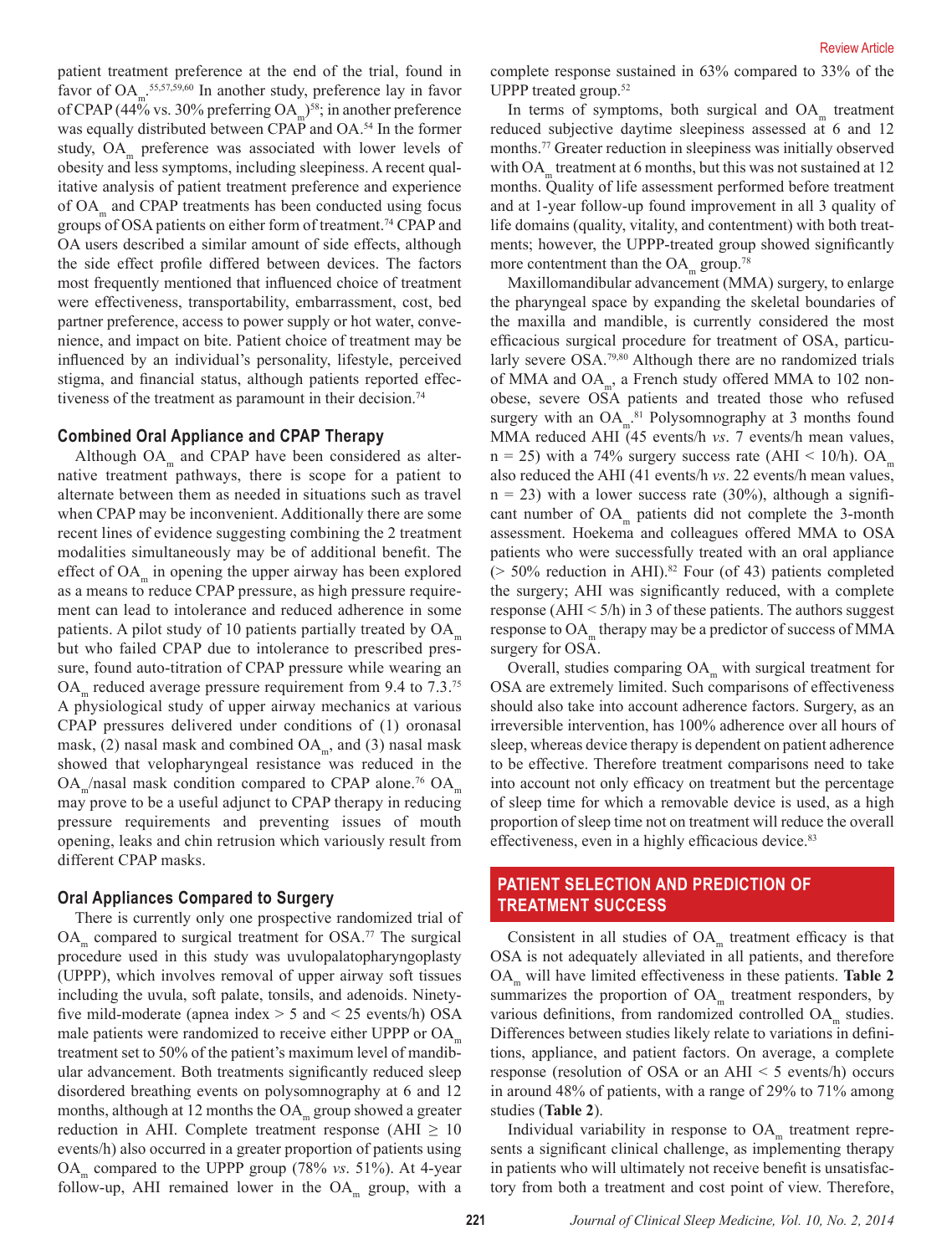|                               |                                                                |                                 | <b>Patients</b> |                                                            | Treatment success (%)    |                          |                   |
|-------------------------------|----------------------------------------------------------------|---------------------------------|-----------------|------------------------------------------------------------|--------------------------|--------------------------|-------------------|
| <b>Study</b>                  | Oral appliance                                                 | Inclusion                       | n (%male)       | <b>Pre-treatment AHI</b>                                   | AHI < 5                  | AHI < 10                 | AHI $\geq 50\%$   |
| Aarab 2010 <sup>27</sup>      | Two-piece $(9.6 \pm 2.1 \text{ mm})$                           | AHI 5-45 + $\geq$ 2<br>symptoms | 17(71%)         | $21.6 \pm 11.1$                                            | 71                       |                          | 6                 |
| Andren 2012 <sup>14</sup>     | Monobloc (70-75% maximum<br>advancement)                       | $AHI > 10 +$<br>hypertension    | 30 (83%)        | $23 \pm 16$ (mild 39%,<br>moderate 47%,<br>severe 14%)     | $\overline{\phantom{0}}$ | 78                       |                   |
| Blanco 2005 <sup>15</sup>     | Monobloc (75% maximum<br>advancement)                          | AHI > $10 + \ge 2$<br>symptoms  | 8               | $33.8 \pm 14.7$                                            | 57                       | $\qquad \qquad -$        | 43                |
| Bloch 2000 <sup>32</sup>      | Monobloc and Herbst (initial 75%<br>of maximum advancement)    | $AHI > 5 + CPAP$<br>failure     | 24 (96%)        | $26.7 \pm 3.3$                                             | $\overline{\phantom{m}}$ | 88                       | $\qquad \qquad -$ |
| Fleury 2004 <sup>28</sup>     | Two-piece $(128.9 \pm 23.8\%)$<br>maximum advancement)         | $AHI > 5 + CPAP$<br>failure     | 40              | $46 \pm 21$                                                |                          | 64                       | 18                |
| Gotsopoulos<br>200216         | Two-piece (80 $\pm$ 9% maximum<br>advancement)                 | AHI > $10 + \ge 2$<br>symptoms  | 73 (81%)        | $27.1 \pm 15.3$ (mild<br>15%, moderate 56%,<br>severe 29%) | 36                       |                          | 37                |
| Mehta 2001 <sup>19</sup>      | Two-piece                                                      | AHI > 10                        | 24              | $27 \pm 17$ (mild 46%,<br>moderate 29%,<br>severe 25%)     | 38                       | 54                       | 63                |
| Petri 2008 <sup>20</sup>      | Monobloc (74% range 64-85%<br>maximum advancement)             | AHI > 5                         | 27              | $39.1 \pm 23.8$ (mild-<br>moderate 44%,<br>severe 56%)     | 29                       | 40                       | 48                |
| Pitsis 2001 <sup>30</sup>     | Two-piece (87 $\pm$ 4%<br>advancement, 4 mm/14 mm<br>vertical) | AHI > 5                         | 23 (83%)        | $21 \pm 12$ (range 6-47)                                   | 57                       |                          | 26                |
| Tegelberg<br>200325           | Monobloc (75% maximum<br>advancement)                          | Al 5-25 (mild-<br>moderate)     | 26              | $18.9 \pm 4.7$ (mild-<br>moderate)                         | $\overline{\phantom{0}}$ | 73                       | 62                |
| Vanderveken<br>200823         | Monobloc                                                       | AHI < 40                        | 35              | $13 \pm 11$ (range 0-40)                                   | 49                       | $\overline{\phantom{0}}$ | 11                |
| Walker-<br>Engstrom<br>200326 | Monobloc (75% maximum<br>advancement)                          | $Al < 20$ (severe)              | 40 (100%)       | $50.4 \pm 4.7^{\circ}$                                     | $\overline{\phantom{0}}$ | 52                       |                   |
| n                             |                                                                |                                 |                 |                                                            | $\overline{7}$           | $\overline{7}$           | 9                 |
| <b>Mean</b>                   |                                                                |                                 |                 |                                                            | 48%                      | 64%                      | 35%               |

All data presented as mean ± standard deviation, unless ^mean ± 95% confidence interval. AHI, apnea-hypopnea index; AI, apnea index, not reported (-). Treatment success definitions: AHI < 5; treatment AHI < 5 events/h; AHI < 10, treatment AHI < 10 events/h; AHI ≥ 50%, ≥ 50% reduction in treatment AHI from baseline AHI but treatment AHI remains above 5-10 events/h.

patient characteristics relating to treatment success and reliable prediction methods are a high research priority.

Various patient factors have been associated with treatment outcome. Less severe disease as well as supine-predominant OSA (a higher AHI in supine compared to lateral sleeping position) has been considered favorable for treatment success.<sup>15,19,20,53,84</sup> Younger age, female gender, and less obesity (lower BMI and neck circumference) are also suggested as indicators of treatment success.19,53,85-87 Craniofacial features assessed by lateral cephalometry, including shorter soft palate length, lower hyoid bone position, greater angle between the cranial base and mandibular plane, and a retrognathic mandible, are also associated with favorable treatment outcome.<sup>19,86-89</sup> Although various patient phenotypes have been related to a higher likelihood of treatment success, these are not universal. Complete amelioration of OSA by  $OA<sub>m</sub>$  therapy can occur in

severe patients and overweight patients.<sup>19,26,62</sup> Anatomical characteristics appear to play a role in treatment outcome; however, the relatively weak and somewhat inconsistent cephalometric data suggest that decisions based solely on these factors cannot be recommended.<sup>86</sup>

Therefore reliable prediction tests are needed in order to discriminate treatment responders and non-responders. Although yet to be prospectively validated, various methods for prediction of OA<sub>m</sub> treatment outcome have been proposed. There are some promising techniques assessing anatomical and functional characteristics of the upper airway response which may prove to have clinical utility.

Approaches to selecting suitable patients for  $OA<sub>m</sub>$  treatment include imaging upper airway geometry and behavior with and without simulated mandibular advancement. Nasendoscopy during drug-induced sleep has been used to visualize magnitude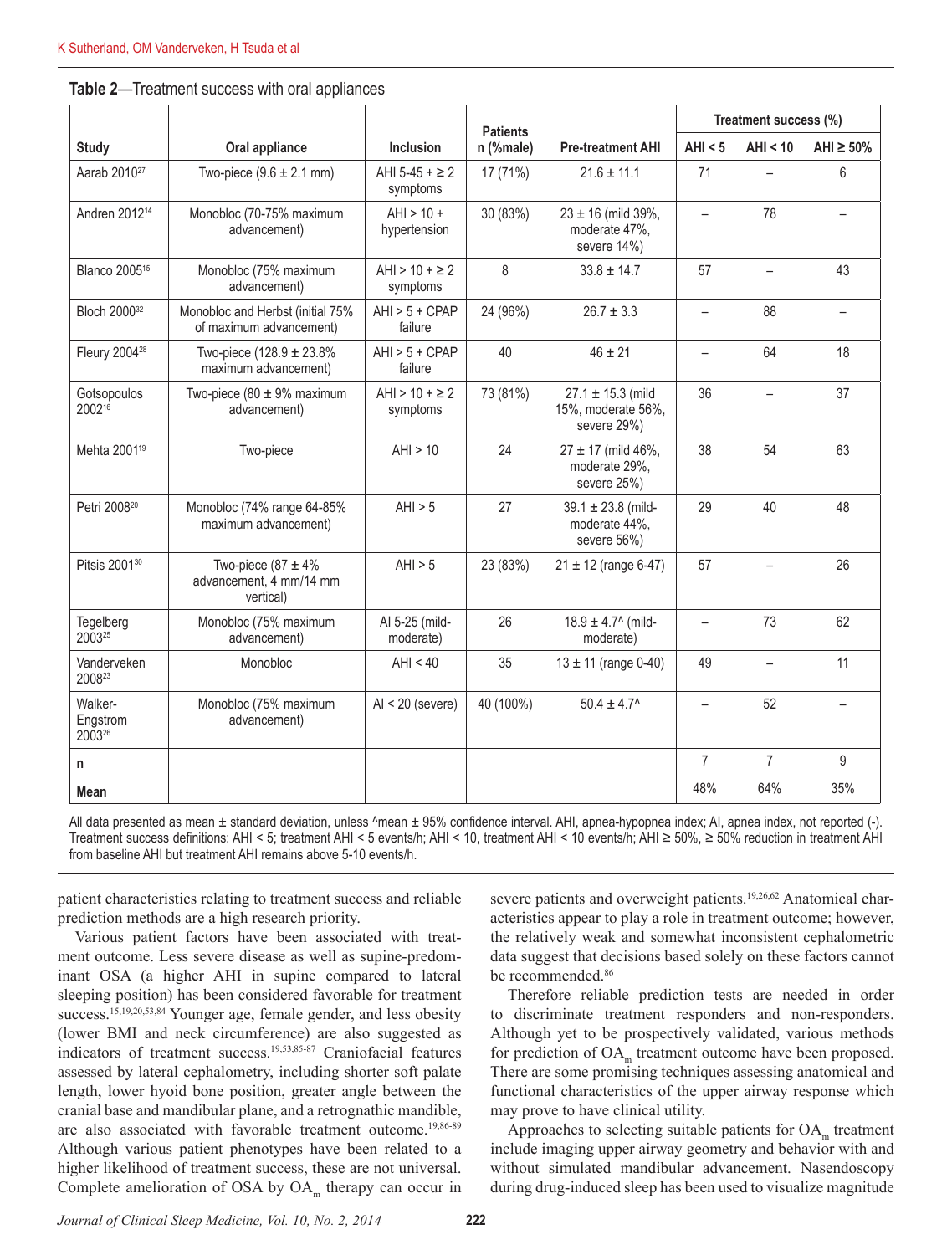and patterns of pharyngeal collapse without and with a mandibular advancement simulation bite.<sup>90</sup> Patients with a greater improvement in pharyngeal patency under the mandibular advancement condition during drug induced sleep showed good sensitivity for treatment success. Drug-induced sleep endoscopy may have limitations, however awake nasendoscopy has also shown some predictive utility in demonstration of reduced upper airway collapsibility, simulated by the Mueller maneuver, with mandibular advancement.<sup>5</sup> Computational methods to simulate changes in airflow patterns with mandibular advancement based on patient-specific upper airway geometries from magnetic resonance or computed tomography scans have also been considered to predict treatment outcome.<sup>91,92</sup>

The region of pharyngeal airway collapse and its association with OA<sub>m</sub> treatment outcome has also been considered as a predictor using awake assessments of flow-volume loops and phrenic nerve stimulation.93-95 Other assessments of the airway during wakefulness have shown an association between higher nasal resistance and treatment failure with  $OA<sub>m</sub>$ <sup>96</sup> In OSA patients who have previously used CPAP treatment, a higher CPAP pressure requirement ( $> 10.5$  cm H<sub>2</sub>O) has been suggested as an indicator of lower likelihood of treatment success.<sup>97</sup>

# **Prediction of Treatment Success Using a Mandibular Titration Study**

Another approach to predicting  $OA<sub>m</sub>$  response is through a sleep study under the condition of mandibular advancement. This has been investigated by using a cheap "boil and bite"  $OA<sub>m</sub>$ ; however, results were not indicative of treatment outcome with a customized  $OA<sub>m</sub><sup>23</sup>$  limiting this approach as a reliable prediction method. Single-night titration methods, allowing advancement of the mandible during sleep, have shown more promise in indicating likely treatment success and therapeutic level of advancement in a small number of patients using prototype devices.<sup>98,99</sup> This method involves use of a remotely controlled intraoral device during an attended sleep study to incrementally advance the mandible until sleep disordered breathing events are eliminated, analogous to a CPAP pressure titration study.

A significant advance in single-night titration methodology has occurred with the recent development of a commercially available remotely controlled mandibular protrusion device.<sup>13</sup> This protrusion device connects to upper and lower dental trays containing impressions of the patient's dentition and advances the mandible by moving forward the lower tray during polysomnographic monitoring. This device has recently been tested as a prediction tool for  $OA<sub>m</sub>$  treatment response in a prospective study of 67 patients. OSA patients were consecutively recruited with minimal exclusion criteria apart from severe obesity  $(BMI > 40 \text{ kg/m}^2)$  and contraindications to  $OA<sub>m</sub>$ . During the sleep titration the technologist remotely initiates forward movement of the lower dental tray in 0.2-0.6 mm increments in response to the appearance of apneas or hypopneas (halted in the event of an arousal until stable sleep had resumed). Protrusion is continued within the patient's predetermined range of motion until respiratory events are eliminated from sleep (both REM and NREM sleep stages and both lateral and supine body position) or until the patient's maximal protrusive level is reached. This mandibular titration study was used to predict

treatment response based on a set prediction rule of  $\leq 1$  respiratory event/5 min supine REM sleep. Patients who met this criterion were predicted successes, and those with  $> 1$  event were predicted failures. All patients went on to use a  $OA<sub>m</sub>$  set at either the effective protrusion level from the titration night (predicted successes) or at a sham 70% of maximum protrusion (predicted failures). A follow-up sleep study wearing OA was used to determine actual response with a stringent definition of therapeutic success of treatment: AHI < 10/h plus 50% reduction in AHI from baseline. The mandibular titration prediction method correctly classified 30 of 32 patients as treatment responders. Five of the 29 predicted failures were found to treatment responders. The prediction method showed a rate of 9% for inconclusive tests because of failure to reach maximal protrusion during the titration (3%) or insufficient REM sleep (6%). Overall the initial study using this device as a prediction tool shows good accuracy in identifying patients who will be fully treated by  $OA<sub>m</sub>$ . Interestingly, 20 of the patients correctly predicted to be treatment successes had OSA severity and BMI values above which would traditionally be considered appropriate for OA<sub>m</sub> treatment. Initial investigation of this single night titration device therefore shows good utility as a prediction tool as well as the likely therapeutic mandibular protrusion level and has potential to improve patient selection via a single laboratory sleep study.

# **OBJECTIVE ADHERENCE MONITORS FOR ORAL APPLIANCES**

Mounting evidence suggests that OA<sub>m</sub> and CPAP treatment are comparatively effective in improving health outcomes, even in more severe OSA,<sup>57</sup> presumably due to greater overall usage of the OA<sub>m</sub> device compared to CPAP. It has been possible to routinely objectively monitor CPAP adherence by machine usage since 1988.100 However data from objective monitoring shows that less than half of CPAP users are good adherers, using the device  $\leq$  4 h/night on  $\leq$  70% of nights.<sup>4</sup> Until recently adherence data for  $OA<sub>m</sub>$  therapy has essentially remained limited to patient self-report.<sup>11,101</sup> Although subjective adherence reports suggest short-term adherence is relatively good,<sup>23,60,63,101</sup> exceeding that of CPAP, the discrepancy between subjective and objective CPAP usage<sup>4</sup> suggests that better adherence to  $OA<sub>m</sub>$  cannot be confirmed in the absence of objective monitoring. A true objective comparison between  $OA<sub>m</sub>$  and CPAP treatment effectiveness to support the inference of inferior  $OA<sub>m</sub>$ efficacy mitigated by superior adherence has been hindered by the lack of objective adherence data for  $OA<sub>m</sub>$ <sup>57,101</sup>

The recent introduction of objective monitoring capabilities in  $OA<sub>m</sub>$  devices will be of great importance for both research and clinical purposes.<sup>11,12,102</sup> In research, objective adherence monitoring will help exclude overestimation by self-report bias. The hours and days in which a treatment is applied can be accurately monitored. Treatment usage time is important for adequate treatment,<sup>83</sup> and objective adherence data may be used to compare overall therapeutic effectiveness. The mean disease alleviation  $(MDA)^{12,103}$  can be calculated, which takes into consideration not only the efficacy of treatment but the percentage of TST. Therefore a more accurate comparison of different therapies can be made, albeit subjective assessment of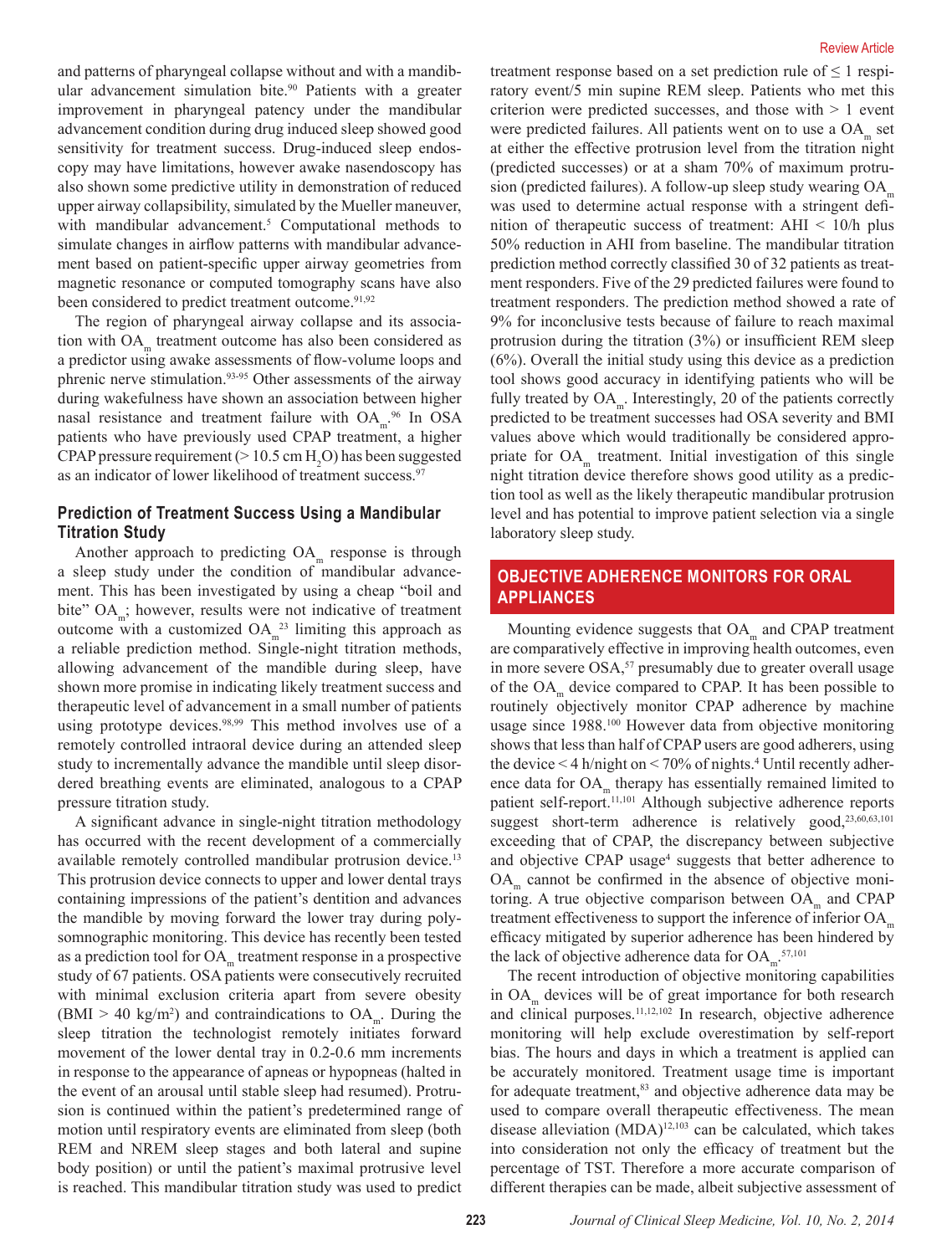#### **Table 3**—Adherence monitors for oral appliances

|                         | Thermocron<br>iButton <sup>106</sup> | Theramon <sup>12,103</sup>            | DentiTrac <sup>108</sup> |  |
|-------------------------|--------------------------------------|---------------------------------------|--------------------------|--|
| Diameter (mm)           | 16.25                                | 4.3                                   | 4                        |  |
| Length (mm)             | 17.35                                | 13.0                                  | 10.5                     |  |
| Width (mm)              | 5.8                                  | 9.0                                   | 8.5                      |  |
| Weight (g)              | 3.3                                  | 0.4                                   | 0.5                      |  |
| Sample frequency (x/h)  | 3                                    | 4                                     | 60                       |  |
| Storage capacity (days) | 21                                   | 100                                   | 180                      |  |
| Battery life expectancy |                                      |                                       | >2v                      |  |
| Temperature range       | $+15^{\circ}$ C to<br>+46°C          | $-25^{\circ}$ C to<br>$+60^{\circ}$ C |                          |  |

TST may be necessary. This will be invaluable for research in establishing the role of  $OA<sub>m</sub>$  in treatment of OSA.

In clinical practice, adherence monitors may help encourage patients to use their device and objective data may help improve patient management. Furthermore adherence data may serve as a communication tool between physician and dentist. The ability to establish objective usage may also provide essential data for patients, for example in some countries commercial drivers are required to prove treatment usage for their reinstatement.

#### **Adherence Monitoring Technology**

Until recently, there have been limited reports of adherence monitoring technology for  $OA<sub>m</sub>$ . Lowe and colleagues assessed an intra-oral temperature sensor for objective measurement of OA<sub>m</sub> adherence in a study of 8 OSA patients<sup>104</sup>; however, this device was never commercially available. Subsequently, a commercially available temperature data logger was reported in terms of safety<sup>105</sup> and used to obtain objective data on  $OA<sub>m</sub>$ treatment adherence in 7 patients.106 However the dimensions and storage capacity of this particular temperature data logger were found to be problematic. Microsensor thermometers with on-chip integrated readout electronics, which are free of these issues, have been described in recent reports.<sup>12,107</sup> These microsensors, embedded into the  $OA<sub>m</sub>$ , represent a significant technological advance and are commercially available. A recent technical report describes another novel patent-pending microrecorder which also may be embedded into an  $OA<sub>m</sub>$ <sup>108</sup>. The specifications of different adherence monitors suitable for  $OA<sub>m</sub>$ are described in **Table 3**.

# **Objective Monitoring of OA<sub>m</sub> Adherence**

Vanderveken and colleagues<sup>12</sup> recently described the first 3-month prospective clinical trial in which the Theramon monitor was used to covertly monitor  $OA<sub>m</sub>$  adherence in 51 consecutive OSA patients. The study found that the overall objective mean rate of OA<sub>m</sub> use was  $6.6 \pm 1.3$  h per night, with 84% of patients fulfilling the criteria of "regular user" by completing  $\geq$  4 h of active OA<sub>m</sub> treatment on  $>$  70% of the days of the week.4 At a one-year follow-up extension of the initial 3-month study,  $89\%$  of the 37 continuing  $OA<sub>m</sub>$  users were still "regular users" with an overall rate of OA<sub>m</sub> use of  $6.4 \pm 1.7$  per night.103 This objectively measured usage rate is relatively high compared to that with CPAP, in which regular usage occurs in 58% to 78 % of patients.109,110

Additionally objectively monitored  $OA<sub>m</sub>$  adherence shows reasonable concordance with subjective self-report.12,104 This contrasts CPAP treatment in which it has been consistently demonstrated that patients' own report of duration of CPAP use is an overestimation by approximately one hour,<sup>4,55,57</sup> corresponding to a significant amount of total treatment time. This suggests that there may be differences in the perceived and/ or reported subjective assessment of usage between  $OA<sub>m</sub>$  and CPAP treatments, with subjective compliance more accurate. This new data on concordance between subjective and objective OA<sub>m</sub> adherence suggests that previous studies relying on selfreported  $OA<sub>m</sub>$  use may be reasonably indicative of actual usage.

## **SUMMARY/CONCLUSIONS**

OA<sub>m</sub> are an effective treatment for OSA, not only improving AHI but also a variety of physiologic and behavioral outcomes. Recent comparative effectiveness trials have shown health outcomes between CPAP and  $OA<sub>m</sub>$  treatments are equivalent, even in severe OSA, despite greater efficacy of CPAP in reducing AHI. This likely reflects greater nightly adherence to OA<sub>m</sub> compared to CPAP therapy. Recent advances in technologies related to  $OA<sub>m</sub>$  treatment have the potential to further improve their efficacy and effectiveness in clinical practice. Selection of appropriate patients who will respond to  $OA<sub>m</sub>$ treatment is an ongoing barrier to use. The now commercially available remotely controlled mandibular positioner offers a means to predict response from a single-night mandibular titration study and has shown good positive predictive value in initial testing. The advent of new adherence monitoring technology that can be routinely incorporated into  $OA<sub>m</sub>$  devices to objectively monitor treatment usage represents another advance in OSA treatment, which will be beneficial in practice and research. This will further help clarify the role of OA<sub>m</sub> in OSA treatment next to CPAP. Establishing best quality devices that are objectively validated in terms of both efficacy and durability in combination with recent advances in patient selection and treatment monitoring, will continue to optimize  $OA<sub>m</sub>$  as an effective and even first-line treatment for OSA.

## **REFERENCES**

- 1. Young T, Palta M, Dempsey J, Skatrud J, Weber S, Badr S. The occurrence of sleep-disordered breathing among middle-aged adults. *N Engl J Med* 1993;328:1230-5.
- 2. Marshall NS, Wong KK, Liu PY, Cullen SR, Knuiman MW, Grunstein RR. Sleep apnea as an independent risk factor for all-cause mortality: the Busselton Health Study. *Sleep* 2008;31:1079-85.
- 3. Young T, Peppard PE, Gottlieb DJ. Epidemiology of obstructive sleep apnea: a population health perspective. *Am J Respir Crit Care Med* 2002;165:1217-39.
- 4. Kribbs NB, Pack AI, Kline LR, et al. Objective measurement of patterns of nasal CPAP use by patients with obstructive sleep apnea. *Am Rev Respir Dis* 1993;147:887-95.
- 5. Chan ASL, Sutherland K, Schwab RJ, et al. The effect of mandibular advancement on upper airway structure in obstructive sleep apnoea. *Thorax* 2010;65:726-32.
- 6. Brown EC, Cheng S, McKenzie DK, Butler JE, Gandevia SC, Bilston LE. Tongue and lateral upper airway movement with mandibular advancement. *Sleep* 2013;36:397-404.
- 7. Dort L, Brant R. A randomized, controlled, crossover study of a noncustomized tongue retaining device for sleep disordered breathing. *Sleep Breath* 2008;12:369-73.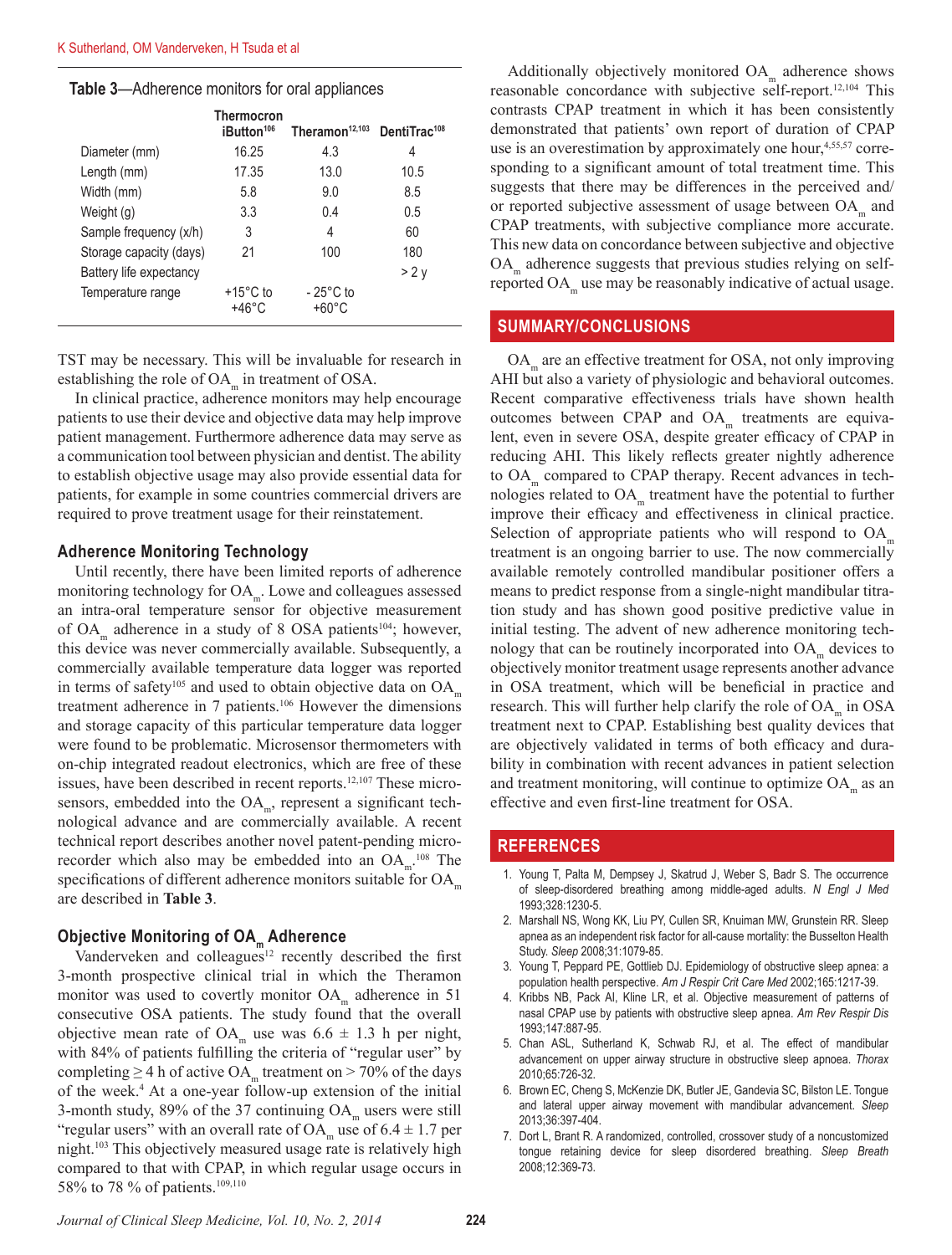- 8. Higurashi N, Kikuchi M, Miyazaki S, Itasaka Y. Effectiveness of a tongueretaining device. *Psychiatry Clin Neurosci* 2002;56:331-2.
- 9. Kingshott RN, Jones DR, Taylor DR, Robertson CJ. The efficacy of a novel tongue-stabilizing device on polysomnographic variables in sleep-disordered breathing: a pilot study. *Sleep Breath* 2002;6:69-76.
- 10. Deane SA, Cistulli PA, Ng AT, Zeng B, Petocz P, Darendeliler MA. Comparison of mandibular advancement splint and tongue stabilizing device in obstructive sleep apnea: a randomized controlled trial. *Sleep* 2009;32:648-53.
- 11. Kushida CA, Littner MR, Morgenthaler T, et al. Practice parameters for the indications for polysomnography and related procedures: an update for 2005. *Sleep* 2005;28:499-521.
- 12. Vanderveken OM, Dieltjens M, Wouters K, De Backer WA, Van de Heyning PH, Braem MJ. Objective measurement of compliance during oral appliance therapy for sleep-disordered breathing. *Thorax* 2013;68:91-6.
- 13. Remmers J, Charkhandeh S, Grosse J, et al. Remotely controlled mandibular protrusion during sleep predicts therapeutic success with oral appliances in patients with obstructive sleep apnea. *Sleep* 2013;36:1517-25.
- 14. Andren A, Hedberg P, Walker-Engstrom ML, Wahlen P, Tegelberg A. Effects of treatment with oral appliance on 24-h blood pressure in patients with obstructive sleep apnea and hypertension: a randomized clinical trial. *Sleep Breath* 2013;17:705-12.
- 15. Blanco J, Zamarron C, Abeleira Pazos MT, Lamela C, Suarez Quintanilla D. Prospective evaluation of an oral appliance in the treatment of obstructive sleep apnea syndrome. *Sleep Breath* 2005;9:20-5.
- 16. Gotsopoulos H, Chen C, Qian J, Cistulli PA. Oral appliance therapy improves symptoms in obstructive sleep apnea: a randomized, controlled trial. *Am J Respir Crit Care Med* 2002;166:743-8.
- 17. Hans MG, Nelson S, Luks VG, Lorkovich P, Baek SJ. Comparison of two dental devices for treatment of obstructive sleep apnea syndrome (OSAS). *Am J Orthod Dentofacial Orthop* 1997;111:562-70.
- 18. Johnston CD, Gleadhill IC, Cinnamond MJ, Gabbey J, Burden DJ. Mandibular advancement appliances and obstructive sleep apnoea: a randomized clinical trial. *Eur J Orthod* 2002;24:251-62.
- 19. Mehta A, Qian J, Petocz P, Darendeliler MA, Cistulli PA. A randomized, controlled study of a mandibular advancement splint for obstructive sleep apnea. *Am J Respir Crit Care Med* 2001;163:1457-61.
- 20. Petri N, Svanholt P, Solow B, Wildschiodtz G, Winkel P. Mandibular advancement appliance for obstructive sleep apnoea: results of a randomised placebo controlled trial using parallel group design. *J Sleep Res* 2008;17:221-9.
- 21. Naismith SL, Winter VR, Hickie IB, Cistulli PA. Effect of oral appliance therapy on neurobehavioral functioning in obstructive sleep apnea: a randomized controlled trial. *J Clin Sleep Med* 2005;1:374-80.
- 22. Gotsopoulos H, Kelly JJ, Cistulli PA. Oral appliance therapy reduces blood pressure in obstructive sleep apnea: a randomized, controlled trial. *Sleep* 2004;27:934-41.
- 23. Vanderveken OM, Devolder A, Marklund M, et al. Comparison of a custom-made and a thermoplastic oral appliance for the treatment of mild sleep apnea. *Am J Respir Crit Care Med* 2008;178:197-202.
- 24. Kato J, Isono S, Tanaka A, et al. Dose-dependent effects of mandibular advancement on pharyngeal mechanics and nocturnal oxygenation in patients with sleep-disordered breathing. *Chest* 2000;117:1065-72.
- 25. Tegelberg A, Walker-Engstrom ML, Vestling O, Wilhelmsson B. Two different degrees of mandibular advancement with a dental appliance in treatment of patients with mild to moderate obstructive sleep apnea. *Acta Odontol Scand* 2003;61:356-62.
- 26. Walker-Engstrom ML, Ringqvist I, Vestling O, Wilhelmsson B, Tegelberg A. A prospective randomized study comparing two different degrees of mandibular advancement with a dental appliance in treatment of severe obstructive sleep apnea. *Sleep Breath* 2003;7:119-30.
- 27. Aarab G, Lobbezoo F, Hamburger HL, Naeije M. Effects of an oral appliance with different mandibular protrusion positions at a constant vertical dimension on obstructive sleep apnea. *Clin Oral Investig* 2010;14:339-45.
- 28. Fleury B, Rakotonanahary D, Petelle B, et al. Mandibular advancement titration for obstructive sleep apnea: optimization of the procedure by combining clinical and oximetric parameters. *Chest* 2004;125:1761-7.
- 29. Dieltjens M, Vanderveken OM, Heyning PH, Braem MJ. Current opinions and clinical practice in the titration of oral appliances in the treatment of sleepdisordered breathing. *Sleep Med Rev* 2012;16:177-85.
- 30. Pitsis AJ, Darendeliler MA, Gotsopoulos H, Petocz P, Cistulli PA. Effect of vertical dimension on efficacy of oral appliance therapy in obstructive sleep apnea. *Am J Respir Crit Care Med* 2002;166:860-4.
- 31. Vroegop AV, Vanderveken OM, Van de Heyning PH, Braem MJ. Effects of vertical opening on pharyngeal dimensions in patients with obstructive sleep apnoea. *Sleep Med* 2012;13:314-6.
- 32. Bloch KE, Iseli A, Zhang JN, et al. A randomized, controlled crossover trial of two oral appliances for sleep apnea treatment. *Am J Respir Crit Care Med* 2000;162:246-51.
- 33. Lettieri CJ, Paolino N, Eliasson AH, Shah AA, Holley AB. Comparison of adjustable and fixed oral appliances for the treatment of obstructive sleep apnea. *J Clin Sleep Med* 2011;7:439-45.
- 34. Rose E, Staats R, Virchow C, Jonas IE. A comparative study of two mandibular advancement appliances for the treatment of obstructive sleep apnoea. *Eur J Orthod* 2002;24:191-8.
- 35. Gauthier L, Laberge L, Beaudry M, Laforte M, Rompre PH, Lavigne GJ. Efficacy of two mandibular advancement appliances in the management of snoring and mild-moderate sleep apnea: a cross-over randomized study. *Sleep Med* 2009;10:329-36.
- 36. Lawton HM, Battagel JM, Kotecha B. A comparison of the Twin Block and Herbst mandibular advancement splints in the treatment of patients with obstructive sleep apnoea: a prospective study. *Eur J Orthod* 2005;27:82-90.
- 37. Dort L, Remmers J. A combination appliance for obstructive sleep apnea: the effectiveness of mandibular advancement and tongue retention. *J Clin Sleep Med* 2012;8:265-9.
- 38. Ferguson KA, Cartwright R, Rogers R, Schmidt-Nowara W. Oral appliances for snoring and obstructive sleep apnea: a review. *Sleep* 2006;29:244-62.
- 39. Giannasi LC, Almeida FR, Magini M, et al. Systematic assessment of the impact of oral appliance therapy on the temporomandibular joint during treatment of obstructive sleep apnea: long-term evaluation. *Sleep Breath* 2009;13:375-81.
- 40. Doff MH, Veldhuis SK, Hoekema A, et al. Long-term oral appliance therapy in obstructive sleep apnea syndrome: a controlled study on temporomandibular side effects. *Clin Oral Investig* 2012;16:689-97.
- 41. de Almeida FR, Lowe AA, Tsuiki S, et al. Long-term compliance and side effects of oral appliances used for the treatment of snoring and obstructive sleep apnea syndrome. *J Clin Sleep Med* 2005;1:143-52.
- 42. Almeida FR, Lowe AA, Otsuka R, Fastlicht S, Farbood M, Tsuiki S. Long-term sequellae of oral appliance therapy in obstructive sleep apnea patients: Part 2. Study-model analysis. *Am J Orthod Dentofacial Orthop* 2006;129:205-13.
- 43. Doff MH, Finnema KJ, Hoekema A, Wijkstra PJ, de Bont LG, Stegenga B. Longterm oral appliance therapy in obstructive sleep apnea syndrome: a controlled study on dental side effects. *Clin Oral Investig* 2013;17:475-82.
- 44. Doff MH, Hoekema A, Pruim GJ, Huddleston Slater JJ, Stegenga B. Long-term oral-appliance therapy in obstructive sleep apnea: a cephalometric study of craniofacial changes. *J Dent* 2010;38:1010-8.
- 45. Martinez-Gomis J, Willaert E, Nogues L, Pascual M, Somoza M, Monasterio C. Five years of sleep apnea treatment with a mandibular advancement device. Side effects and technical complications. *Angle Orthod* 2010;80:30-6.
- 46. Robertson C, Herbison P, Harkness M. Dental and occlusal changes during mandibular advancement splint therapy in sleep disordered patients. *Eur J Orthod* 2003;25:371-6.
- 47. Hammond RJ, Gotsopoulos H, Shen G, Petocz P, Cistulli PA, Darendeliler MA. A follow-up study of dental and skeletal changes associated with mandibular advancement splint use in obstructive sleep apnea. *Am J Orthod Dentofacial Orthop* 2007;132:806-14.
- 48. Almeida FR, Lowe AA, Sung JO, Tsuiki S, Otsuka R. Long-term sequellae of oral appliance therapy in obstructive sleep apnea patients: Part 1. Cephalometric analysis. *Am J Orthod Dentofacial Orthop* 2006;129:195-204.
- 49. Aarab G, Lobbezoo F, Heymans MW, Hamburger HL, Naeije M. Long-term follow-up of a randomized controlled trial of oral appliance therapy in obstructive sleep apnea. *Respiration* 2011;82:162-8.
- 50. Gauthier L, Laberge L, Beaudry M, Laforte M, Rompre PH, Lavigne GJ. Mandibular advancement appliances remain effective in lowering respiratory disturbance index for 2.5-4.5 years. *Sleep Med* 2011;12:844-9.
- 51. Ghazal A, Sorichter S, Jonas I, Rose EC. A randomized prospective longterm study of two oral appliances for sleep apnoea treatment. *J Sleep Res* 2009;18:321-8.
- 52. Walker-Engstrom ML, Tegelberg A, Wilhelmsson B, Ringqvist I. 4-year follow-up of treatment with dental appliance or uvulopalatopharyngoplasty in patients with obstructive sleep apnea: a randomized study. *Chest* 2002;121:739-46.
- 53. Marklund M, Stenlund H, Franklin KA. Mandibular advancement devices in 630 men and women with obstructive sleep apnea and snoring: tolerability and predictors of treatment success. *Chest* 2004;125:1270-8.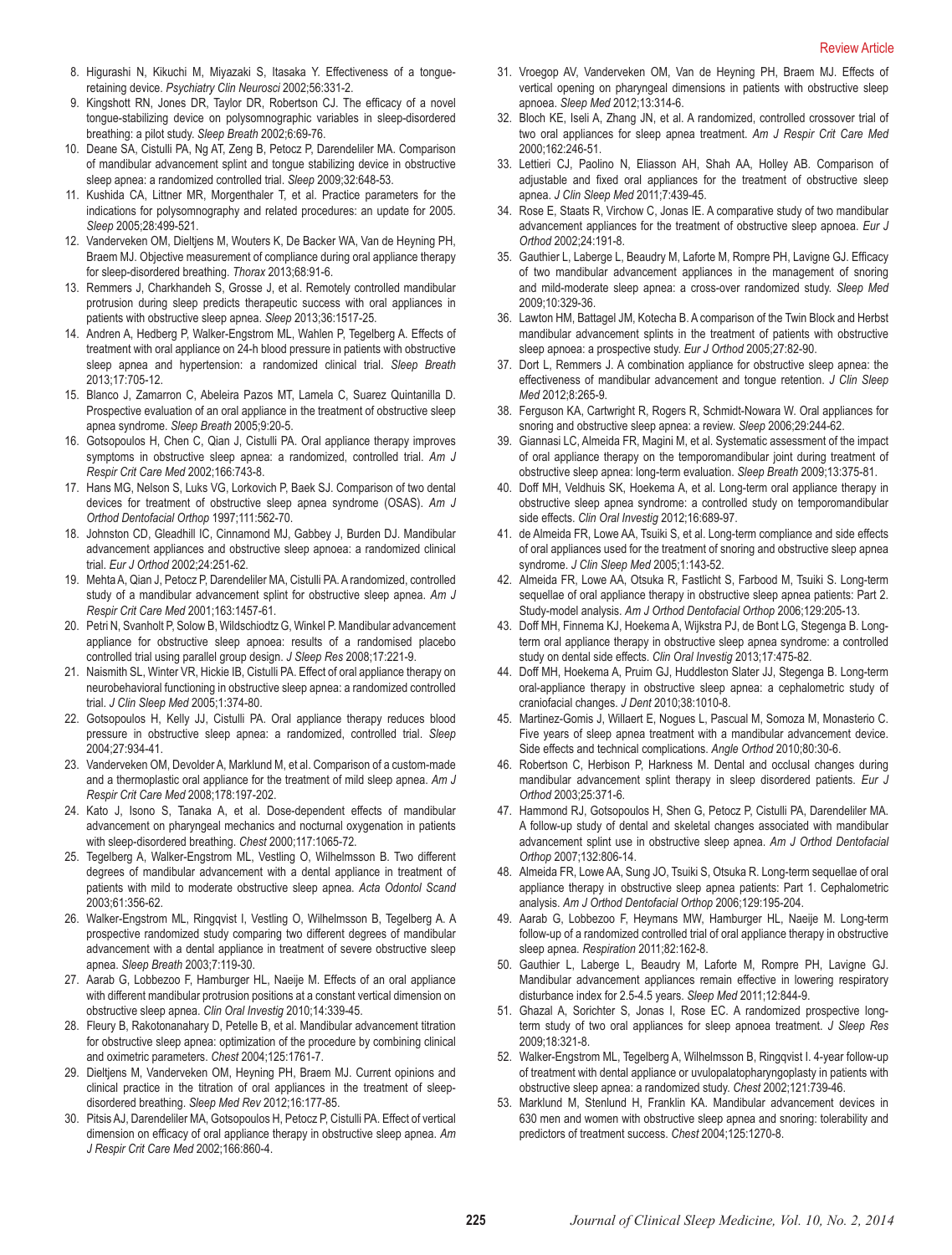#### K Sutherland, OM Vanderveken, H Tsuda et al

- 54. Engleman HM, McDonald JP, Graham D, et al. Randomized crossover trial of two treatments for sleep apnea/hypopnea syndrome: continuous positive airway pressure and mandibular repositioning splint. *Am J Respir Crit Care Med*  2002;166:855-9.
- 55. Gagnadoux F, Fleury B, Vielle B, et al. Titrated mandibular advancement versus positive airway pressure for sleep apnoea. *Eur Respir J* 2009;34:914-20.
- 56. Hoekema A, Stegenga B, Wijkstra PJ, van der Hoeven JH, Meinesz AF, de Bont LG. Obstructive sleep apnea therapy. *J Dent Res* 2008;87:882-7.
- 57. Phillips CL, Grunstein RR, Darendeliler MA, et al. Health outcomes of CPAP versus oral appliance treatment for obstructive sleep apnea: a randomised controlled trial. *Am J Respir Crit Care Med* 2013;187:879-87.
- 58. Barnes M, McEvoy RD, Banks S, et al. Efficacy of positive airway pressure and oral appliance in mild to moderate obstructive sleep apnea. *Am J Respir Crit Care Med* 2004;170:656-64.
- 59. Ferguson KA, Ono T, Lowe AA, al-Majed S, Love LL, Fleetham JA. A shortterm controlled trial of an adjustable oral appliance for the treatment of mild to moderate obstructive sleep apnoea. *Thorax* 1997;52:362-8.
- 60. Ferguson KA, Ono T, Lowe AA, Keenan SP, Fleetham JA. A randomized crossover study of an oral appliance vs nasal-continuous positive airway pressure in the treatment of mild-moderate obstructive sleep apnea. *Chest*  1996;109:1269-75.
- 61. Lam B, Sam K, Mok WY, et al. Randomised study of three non-surgical treatments in mild to moderate obstructive sleep apnoea. *Thorax* 2007;62:354-9.
- 62. Randerath WJ, Heise M, Hinz R, Ruehle KH. An individually adjustable oral appliance vs continuous positive airway pressure in mild-to-moderate obstructive sleep apnea syndrome. *Chest* 2002;122:569-75.
- 63. Tan YK, L'Estrange PR, Luo YM, et al. Mandibular advancement splints and continuous positive airway pressure in patients with obstructive sleep apnoea: a randomized cross-over trial. *Eur J Orthod* 2002;24:239-49.
- 64. Li W, Xiao L, Hu J. The comparison of CPAP and OA in treatment of patients with OSA: A systematic review and meta-analysis. *Respir Care* 2013;58:1184-95
- 65. Lim J, Lasserson TJ, Fleetham JA, Wright JJ. Oral applainces for obstructive sleep apnoea (Review). *Cochrane Database Syst Rev* 2009;(2):CD003136.
- 66. Medical Advisory Secretariat. Oral Appliances for Obstructive Sleep Apnea: An Evidence-Based Analysis. Toronto, ON, Canada: Ontario Ministry of Health and Long-Term Care. Ontario Health Technology Assessment Series, 2009.
- 67. Ross R. Atherosclerosis--an inflammatory disease. *N Engl J Med* 1999;340:115-26.
- 68. Perticone F, Ceravolo R, Pujia A, et al. Prognostic significance of endothelial dysfunction in hypertensive patients. *Circulation* 2001;104:191-6.
- 69. McNicholas WT, Bonsigore MR. Sleep apnoea as an independent risk factor for cardiovascular disease: current evidence, basic mechanisms and research priorities. *Eur Respir J* 2007;29:156-78.
- 70. Trzepizur W, Gagnadoux F, Abraham P, et al. Microvascular endothelial function in obstructive sleep apnea: Impact of continuous positive airway pressure and mandibular advancement. *Sleep Med* 2009;10:746-52.
- 71. Barbe F, Duran-Cantolla J, Sanchez-de-la-Torre M, et al. Effect of continuous positive airway pressure on the incidence of hypertension and cardiovascular events in nonsleepy patients with obstructive sleep apnea: a randomized controlled trial. *JAMA* 2012;307:2161-8.
- 72. Marin JM, Carrizo SJ, Vicente E, Agusti AG. Long-term cardiovascular outcomes in men with obstructive sleep apnoea-hypopnoea with or without treatment with continuous positive airway pressure: an observational study. *Lancet* 2005;365:1046-53.
- 73. Anandam A, Patil M, Akinnusi M, Jaoude P, El Solh AA. Cardiovascular mortality in obstructive sleep apnea treated with continuous positive airway pressure or oral appliance: an observational study. *Respirology* 2013;18:1184-90.
- 74. Almeida FR, Henrich N, Marra C, et al. Patient preferences and experiences of CPAP and oral appliances for the treatment of obstructive sleep apnea: a qualitative analysis. *Sleep Breath* 2013;17:659-66.
- 75. El-Solh AA, Moitheennazima B, Akinnusi ME, Churder PM, Lafornara AM. Combined oral appliance and positive airway pressure therapy for obstructive sleep apnea: a pilot study. *Sleep Breath* 2011;15:203-8.
- 76. Borel JC, Gakwaya S, Masse JF, Melo-Silva CA, Series F. Impact of CPAP interface and mandibular advancement device on upper airway mechanical properties assessed with phrenic nerve stimulation in sleep apnea patients. *Respir Physiol Neurobiol* 2012;183:170-6.
- 77. Wilhelmsson B, Tegelberg A, Walker-Engstrom ML, et al. A prospective randomized study of a dental appliance compared with uvulopalatopharyngoplasty in the treatment of obstructive sleep apnoea. *Acta Otolaryngol* 1999;119:503-9.
- 78. Walker-Engstrom ML, Wilhelmsson B, Tegelberg A, Dimenas E, Ringqvist I. Quality of life assessment of treatment with dental appliance or UPPP in patients with mild to moderate obstructive sleep apnoea. A prospective randomized 1-year follow-up study. *J Sleep Res* 2000;9:303-8.
- 79. Holty JE, Guilleminault C. Surgical options for the treatment of obstructive sleep apnea. *Med Clin North Am* 2010;94:479-515.
- 80. Holty JE, Guilleminault C. Maxillomandibular advancement for the treatment of obstructive sleep apnea: a systematic review and meta-analysis. *Sleep Med Rev* 2010;14:287-97.
- 81. Jalbert F, Lacassagne L, Bessard J, Dekeister C, Paoli JR, Tiberge M. [Oral appliances or maxillomandibular advancement osteotomy for severe obstructive sleep apnoea in patients refusing CPAP]. *Rev Stomatol Chir Maxillofac* 2012;113:19-26.
- 82. Hoekema A, de Lange J, Stegenga B, de Bont LG. Oral appliances and maxillomandibular advancement surgery: an alternative treatment protocol for the obstructive sleep apnea-hypopnea syndrome. *J Oral Maxillofac Surg* 2006;64:886-91.
- 83. Ravesloot MJ, de Vries N. Reliable calculation of the efficacy of non-surgical and surgical treatment of obstructive sleep apnea revisited. *Sleep* 2011;34:105-10.
- 84. Chung JW, Enciso R, Levendowski DJ, Morgan TD, Westbrook PR, Clark GT. Treatment outcomes of mandibular advancement devices in positional and nonpositional OSA patients. *Oral Surg Oral Med Oral Pathol Oral Radiol Endod* 2010;109:724-31.
- 85. Liu Y, Lowe AA, Fleetham JA, Park YC. Cephalometric and physiologic predictors of the efficacy of an adjustable oral appliance for treating obstructive sleep apnea. *Am J Orthod Dentofacial Orthop* 2001;120:639-47.
- 86. Ng AT, Darendeliler MA, Petocz P, Cistulli PA. Cephalometry and prediction of oral appliance treatment outcome. *Sleep Breath* 2012;16:47-58.
- 87. Hoekema A, Doff MH, de Bont LG, et al. Predictors of obstructive sleep apneahypopnea treatment outcome. *J Dent Res* 2007;86:1181-6.
- 88. Liu Y, Lowe AA. Factors related to the efficacy of an adjustable oral appliance for the treatment of obstructive sleep apnea. *Chin J Dent Res* 2000;3:15-23.
- 89. Lee CH, Kim JW, Lee HJ, et al. Determinants of treatment outcome after use of the mandibular advancement device in patients with obstructive sleep apnea. *Arch Otolaryngol Head Neck Surg* 2010;136:677-81.
- 90. Vroegop AV, Vanderveken OM, Dieltjens M, et al. Sleep endoscopy with simulation bite for prediction of oral appliance treatment outcome. *J Sleep Res* 2013;22:348-55.
- 91. De Backer JW, Vos WG, Devolder A, et al. Computational fluid dynamics can detect changes in airway resistance in asthmatics after acute bronchodilation. *J Biomech* 2008;41:106-13.
- 92. Zhao M, Barber T, Cistulli P, Sutherland K, Rosengarten G. Computational fluid dynamics for the assessment of upper airway response to oral appliance treatment in obstructive sleep apnea. *J Biomech* 2013;46:142-50.
- 93. Ng AT, Qian J, Cistulli PA. Oropharyngeal collapse predicts treatment response with oral appliance therapy in obstructive sleep apnea. *Sleep* 2006;29:666-71.
- 94. Zeng B, Ng AT, Darendeliler MA, Petocz P, Cistulli PA. Use of flow-volume curves to predict oral appliance treatment outcome in obstructive sleep apnea. *Am J Respir Crit Care Med* 2007;175:726-30.
- 95. Bosshard V, Masse JF, Series F. Prediction of oral appliance efficiency in patients with apnoea using phrenic nerve stimulation while awake. *Thorax* 2011;66:220-5.
- 96. Zeng B, Ng AT, Qian J, Petocz P, Darendeliler MA, Cistulli PA. Influence of nasal resistance on oral appliance treatment outcome in obstructive sleep apnea. *Sleep* 2008;31:543-7.
- 97. Tsuiki S, Kobayashi M, Namba K, et al. Optimal positive airway pressure predicts oral appliance response to sleep apnoea. *Eur Respir J* 2010;35:1098-105.
- 98. Dort LC, Hadjuk E, Remmers JE. Mandibular advancement and obstructive sleep apnoea: a method for determining effective mandibular protrusion. *Eur Respir J* 2006;27:1003-9.
- 99. Petelle B, Vincent G, Gagnadoux F, Rakotonanahary D, Meyer B, Fleury B. Onenight mandibular advancement titration for obstructive sleep apnea syndrome: a pilot study. *Am J Respir Crit Care Med* 2002;165:1150-3.
- 100. Krieger J, Kurtz D. Objective measurement of compliance with nasal CPAP treatment for obstructive sleep apnoea syndrome. *Eur Respir J* 1988;1:436-8.
- 101. Marklund M, Verbraecken J, Randerath W. Non-CPAP therapies in obstructive sleep apnoea: mandibular advancement device therapy. *Eur Respir J* 2012;39:1241-7.
- 102. Sutherland K, Cistulli P. Mandibular advancement splints for the treatment of sleep apnea syndrome. *Swiss Med Wkly* 2011;141:w13276.
- 103. Dieltjens M, Braem MJ, Vroegop AV, et al. Objectively measured vs. self-reported compliance during oral appliance therapy for sleep-disordered breathing. *Chest* 2013;144:1495-502.